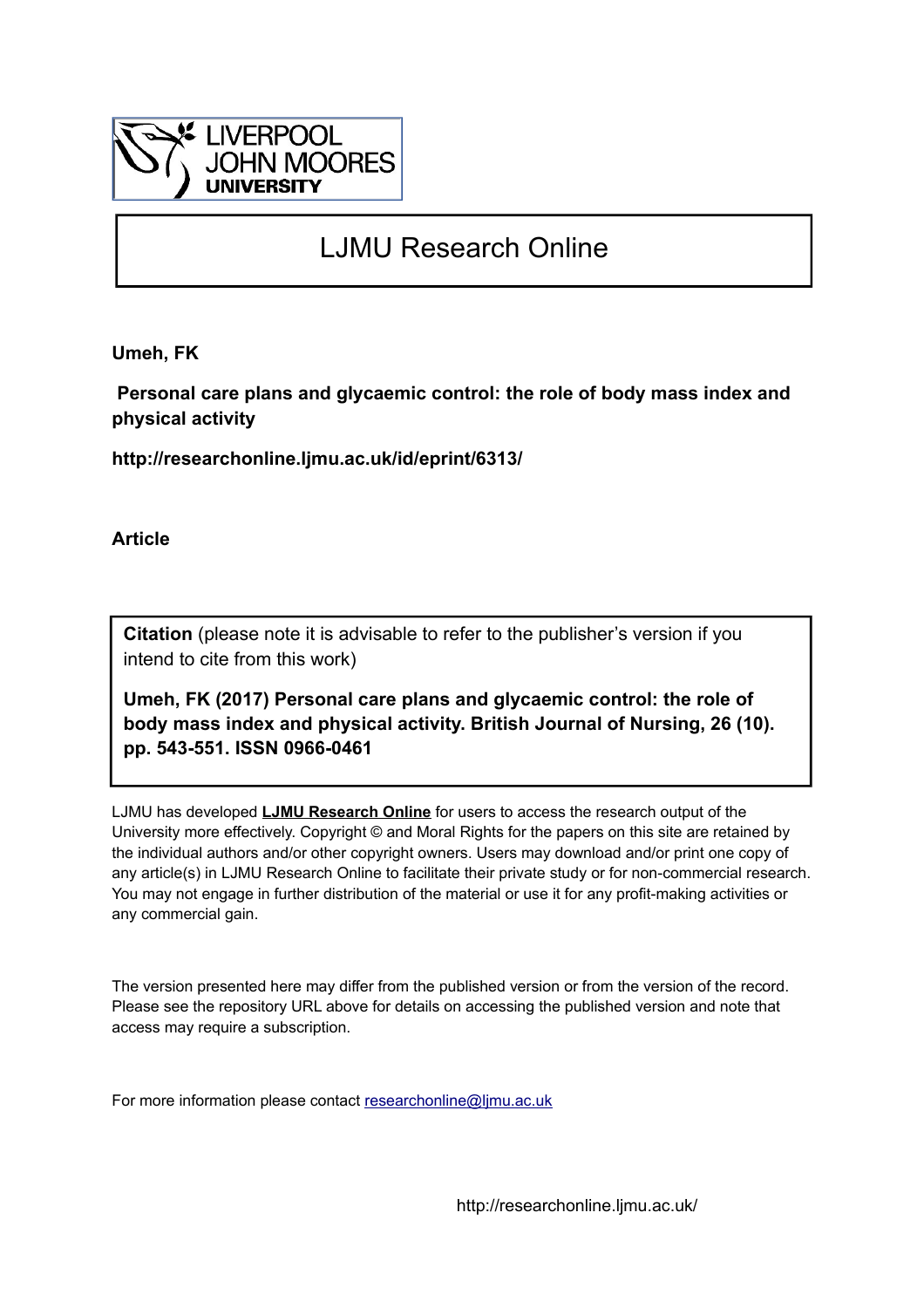| $\mathbf{1}$   | Personal care plans and glycaemic    |
|----------------|--------------------------------------|
| $\overline{2}$ | control: the role of body mass index |
| $\mathbf{3}$   | and physical activity                |
| 4              |                                      |
| 5              |                                      |
| 6              |                                      |
| 7              |                                      |
| 8              |                                      |
| 9              |                                      |
| 10             |                                      |
| 11             |                                      |
| 12             |                                      |
| 13             |                                      |
| 14             |                                      |
| 15             |                                      |
| 16             |                                      |
| 17             |                                      |
| 18             |                                      |
| 19             |                                      |
| 20             |                                      |
| 21             |                                      |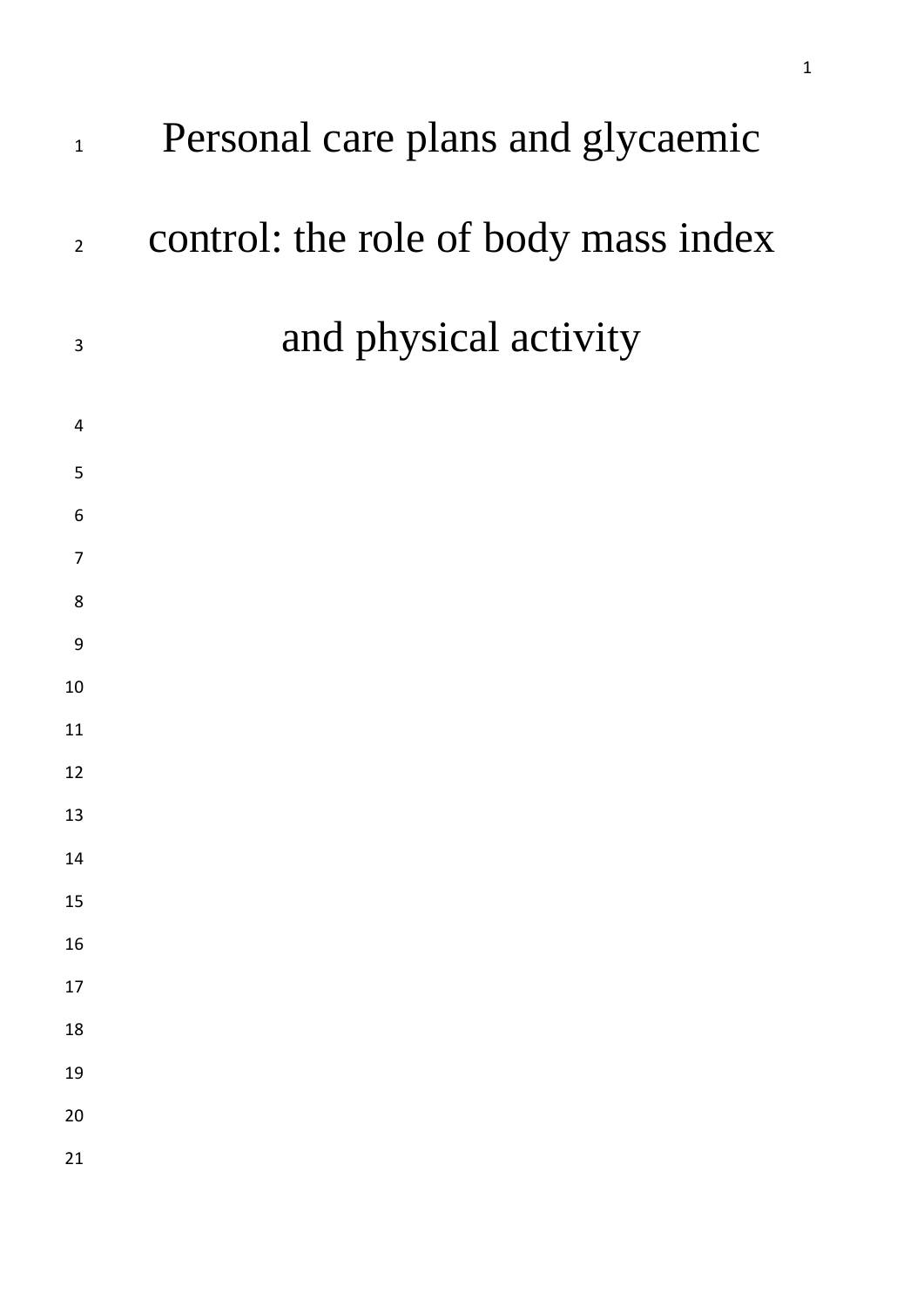**ABSTRACT**

#### **Background**

- Although BMI (body mass index) and physical activity are implicated in diabetes
- complications, it is unclear how these factors influence personalised care planning linked to
- glycaemic control. This study assessed the mediating effects of BMI and physical activity on
- 28 relations between personalised care plans (PCPs) and glycated haemoglobin (HbA<sub>1c</sub>) levels,
- using population-based data.
- 

## **Method**

32 Bootstrapping was used to analyse PCP, HbA<sub>1c</sub>, BMI, and physical activity data from 3894

33 respondents to the 2014 Health Survey for England, for whom  $HbA_{1c}$  data was available,

regardless of diabetes status. This group comprised 1812 (46.5%) males, 17 and 2082

(53.5%) females, aged 16 to 90 (Mean = 51.68 years, SD = 17.25).

#### **Results**

38 Patients with a PCP had higher  $HbA_{1c}$  levels compared to those without a care plan. BMI

influenced this relationship amongst patients aged 40 to 60; those with a PCP and higher

HbA<sub>1c</sub> also tended to have higher BMI values. Physical activity did not affect the relationship

between PCPs and glycaemic control.

## **Conclusions**

44 BMI, but not physical activity, partly explained higher  $HbA_{1c}$  levels in patients with a PCP.

Given recent population-based evidence implicating exercise in diabetes complications, some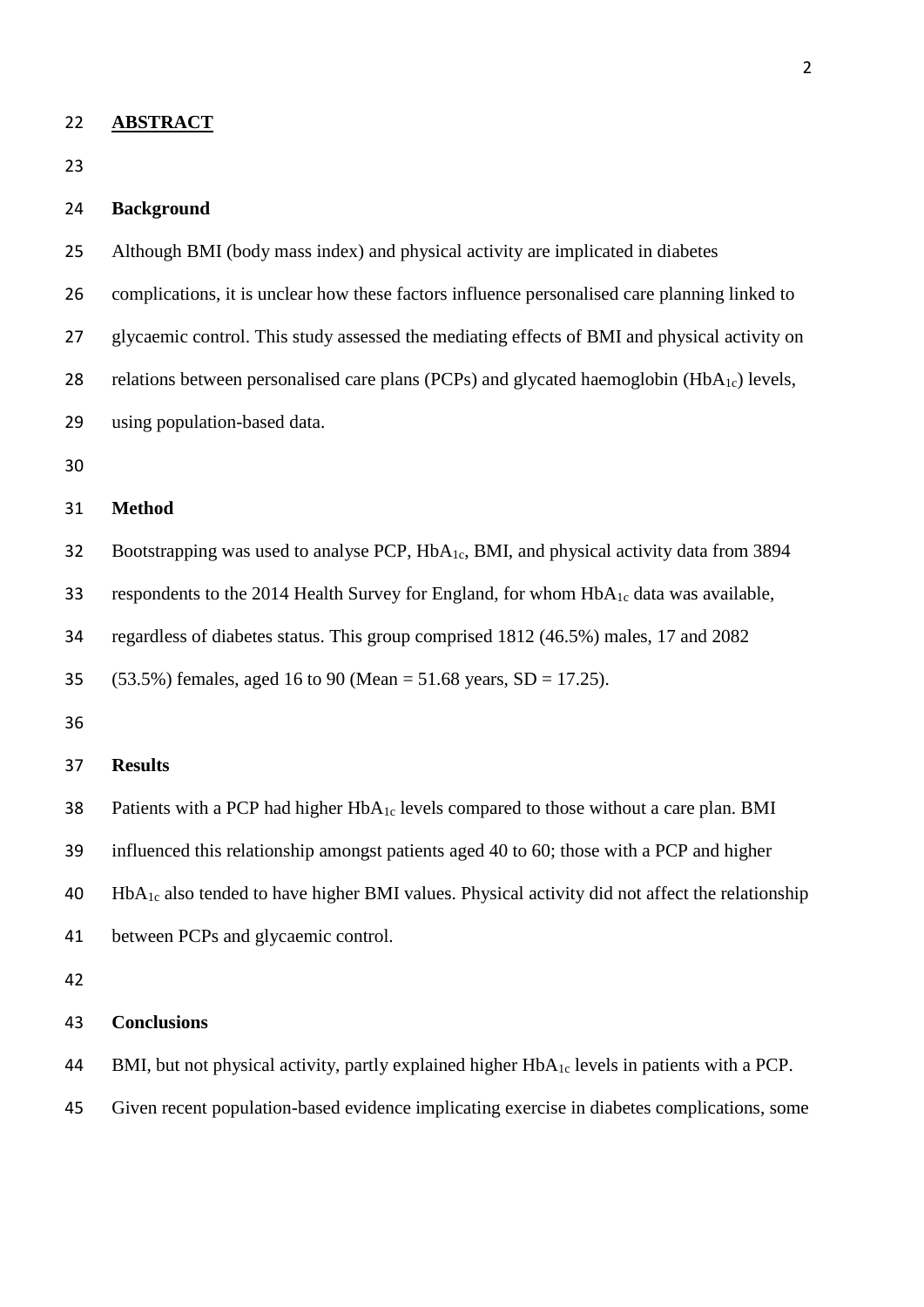debate is needed on the role of physical activity in personalised care planning and glycaemic control.

| 49 | <b>KEY POINTS</b>                                                                                               |
|----|-----------------------------------------------------------------------------------------------------------------|
| 50 | Patients with a PCP (personal care plan) have higher HbA <sub>1c</sub> values.<br>$\bullet$                     |
| 51 | BMI partly explains higher HbA <sub>1c</sub> levels in patients with a PCP.<br>$\bullet$                        |
| 52 | Physical activity is not implicated in the relationship between PCPs and HbA <sub>1c</sub> levels.<br>$\bullet$ |
| 53 | Given that population-based prospective evidence implicates physical activity in<br>$\bullet$                   |
| 54 | diabetes-related complications, there is need for some debate on the role of physical                           |
| 55 | activity in personalised care planning and glycaemic control.                                                   |
| 56 |                                                                                                                 |
| 57 |                                                                                                                 |
| 58 | Key words                                                                                                       |
| 59 | Personal care plan; glycaemic control; BMI; physical activity                                                   |
| 60 |                                                                                                                 |
| 61 | Acknowledgements                                                                                                |
| 62 | The author wishes to thank the UK Data Service for making the HSE data available                                |
| 63 |                                                                                                                 |
| 64 |                                                                                                                 |
| 65 |                                                                                                                 |
| 66 |                                                                                                                 |
| 67 |                                                                                                                 |
| 68 |                                                                                                                 |
| 69 |                                                                                                                 |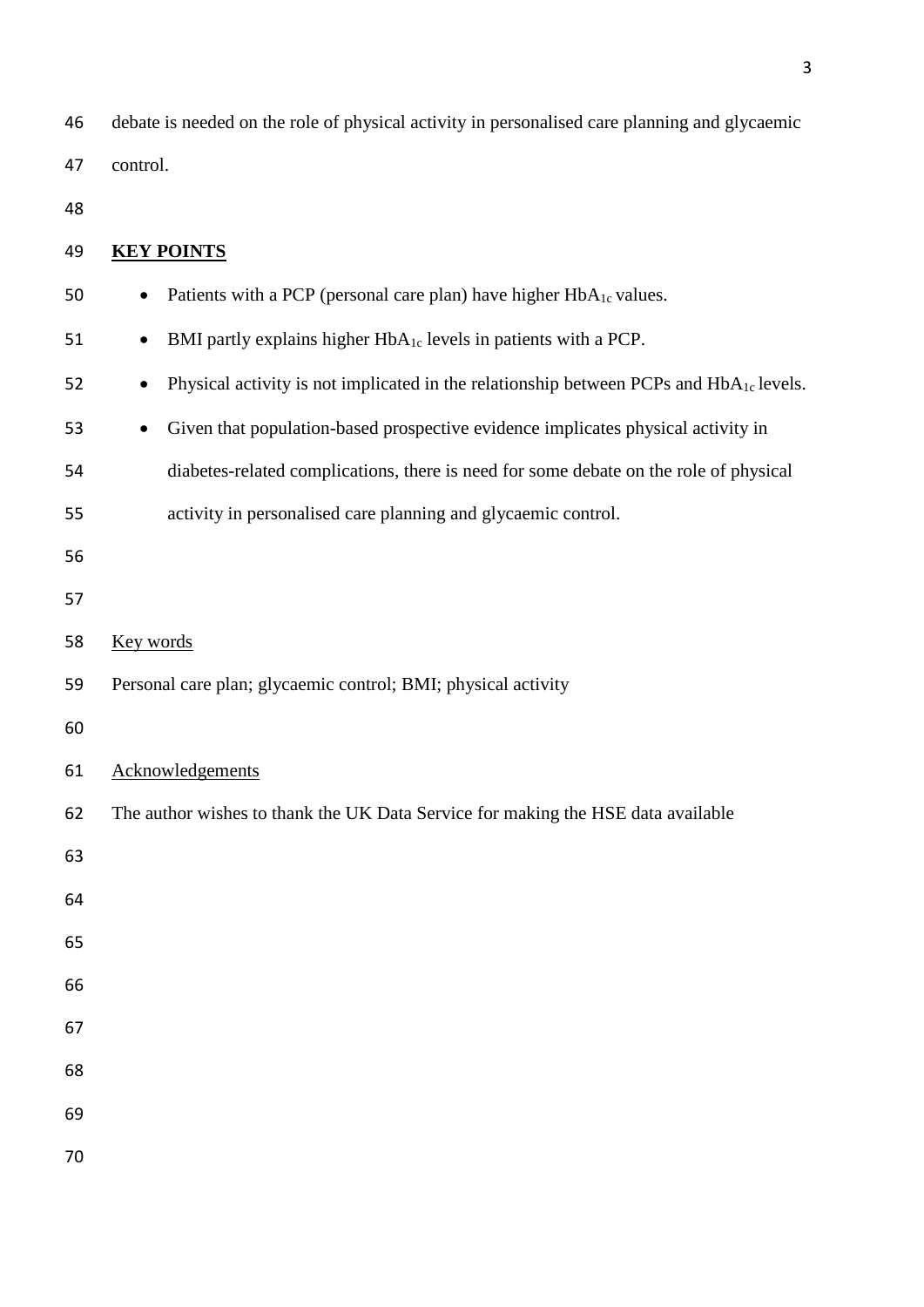#### **INTRODUCTION**

 Blood glucose control is a critical aspect of diabetes care (Jia, 2016). People with diabetes, or individuals experiencing hyperglycaemia (Godoy et al., 2012, Farrokhi et al., 2011) may be offered *personal care plans* (PCPs) (Coulter et al., 2013) to help them manage their blood glucose (Diabetes UK, 2009). A PCP usually consists of a written document outlining specific goals, and activities designed to achieve these objectives (Diabetes UK, 2009, Coulter et al., 2013, The Health Developer Network, 2016). PCPs reflect a partnership between the doctor/nurse and their patients (Diabetes UK, 2017), are essential for effective self-management (Jansen et al., 2015, Tarkin et al., 2008), and have been implicated in improved patient outcomes (Hird et al., 2015, Russell et al., 2008). 81 PCPs are presumed to play an important role in HbA<sub>1c</sub> (glycated haemoglobin) levels 82 (Diabetes UK, 2009). Setting clear goals for glycaemic control (e.g., achievable  $HbA_{1c}$  targets), and designating specific actions to attain these objectives (e.g., weekly participation in a local sports programme), can help patients initiate and sustain key lifestyle changes 85 essential for reducing  $HbA_{1c}$  (Coulter et al., 2013). A recent Cochrane review of the effects of 86 personalised care planning in adults with long-term conditions found  $HbA_{1c}$  levels to be 87 0.24% lower in patients with a PCP, compared to those receiving usual care (Coulter et al., 88 2015). Thus, HbA<sub>1c</sub> level is an important criterion that GPs consider in deciding which 89 patients to offer a PCP (Diabetes UK, 2017). In 2015 Diabetes UK launched an 'Information Prescription' scheme to ensure 91 diabetes patients who fail to meet  $HbA_{1c}$ , blood pressure and cholesterol targets receive a one-page PCP containing specific action plans for improving metabolic control (e.g., reducing dietary fat, performing 150 minutes of moderate aerobic activity per week, and

94 strength exercises  $\geq 2$  days per week) (Diabetes UK, 2017, Diabetes UK, 2015a). Patients

with high blood pressure, high total cholesterol-to-HDL (high density lipoprotein) ratios, and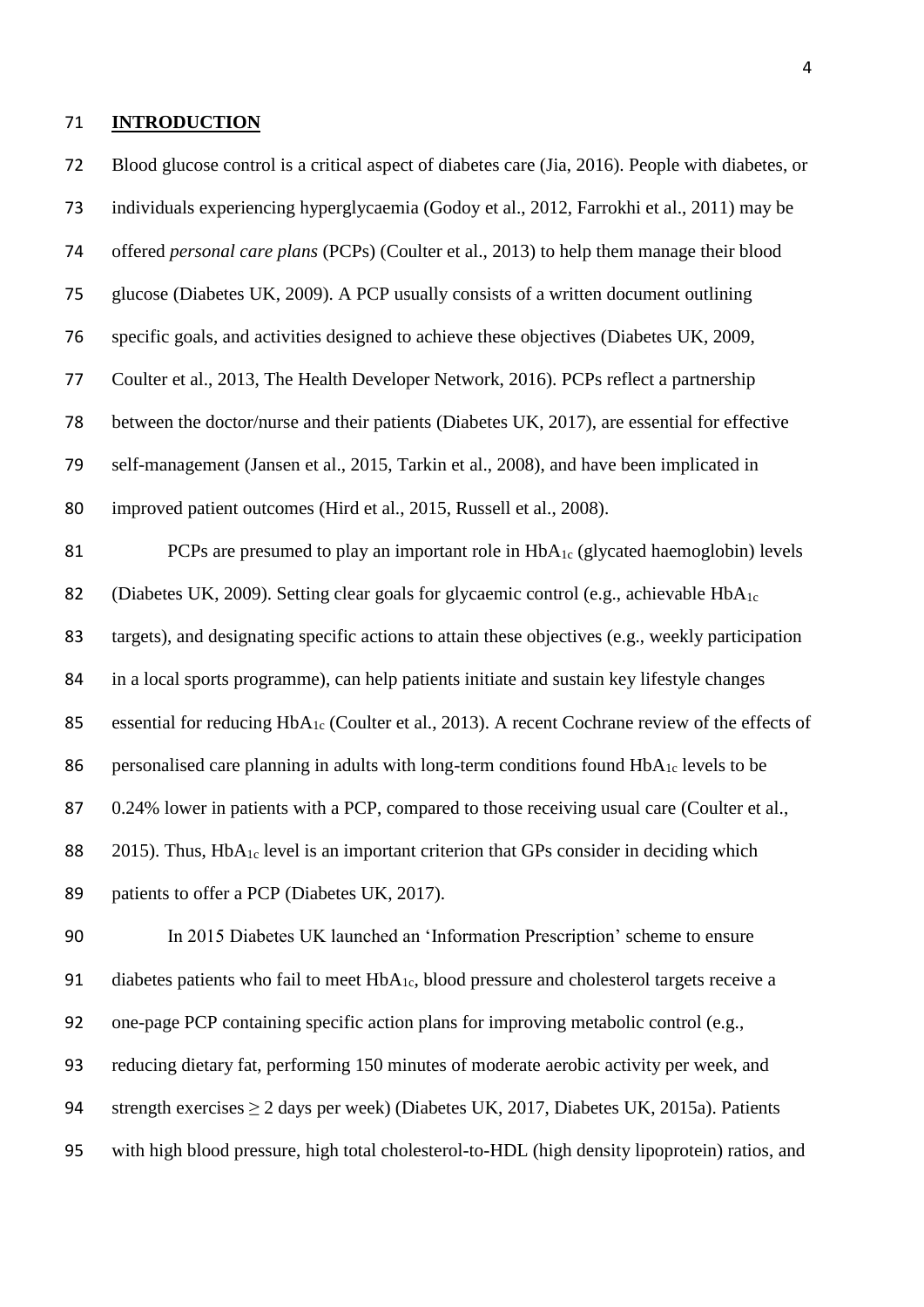96 high Hb $A_{1c}$  have a greater risk of developing complications, and hence are likely to benefit from personalised care (Diabetes UK, 2017). Information prescriptions are integrated into primary care IT systems, such as EMIS Web, so that GPs receive an automated alert if a specific patient is failing to meet their metabolic targets (Diabetes UK, 2015b). Diabetes UK literature suggests over 1000 diabetes patients a month use information prescriptions to manage their condition (Diabetes UK, 2015a). Information prescriptions can be considered a specific IT-based PCP designed to improve glycaemic control in diabetes patients with a high risk of complications (Diabetes UK, 2015a).

 Glycaemic control is influenced by BMI (body mass index) and physical activity (Malnick and Knobler, 2006, Hu et al., 2014, Bhupathiraju and Hu, 2016, Gay et al., 2016, Cuenca-Garcia et al., 2012, Hamer et al., 2014). Lower BMI values are associated with better HbA1c outcomes (Patiakas and Charalampous, 2010, Senechal et al., 2013, Diels et al., 2014). For example, one study of type 2 diabetes patients found that a decrease in waist circumference, and increased physical fitness, was associated with an increased likelihood of 110 significant HbA<sub>1c</sub> reductions ( $> 0.5\%$ ) (Senechal et al., 2013). A prospective study of data from a 1958 birth cohort revealed that early onset of overweight/obesity was implicated in a 112 23.9-fold increased risk of a HbA<sub>1c</sub> value  $\geq$  7% (Power and Thomas, 2011). An investigation of 2707 adults at risk from type 2 diabetes implicated higher amounts of moderate-to-114 vigorous physical activity in lower  $HbA_{1c}$  values (Gay et al., 2016). Moderate-to-vigorous 115 has been found to predict improved metabolic outcomes, including  $HbA_{1c}$  levels, in healthy adults (Hamer et al., 2014).

 BMI and physical activity affect the risk of complications in diabetes patients (Segula, 118 2014, Blomster et al., 2013). For example, obesity (i.e., BMI  $\geq$  30) is strongly implicated in cardiovascular disease (Wilson et al., 2002), high blood pressure (Segula, 2014), and higher levels of LDL cholesterol (Varbo et al., 2015). Physical inactivity has been linked to impaired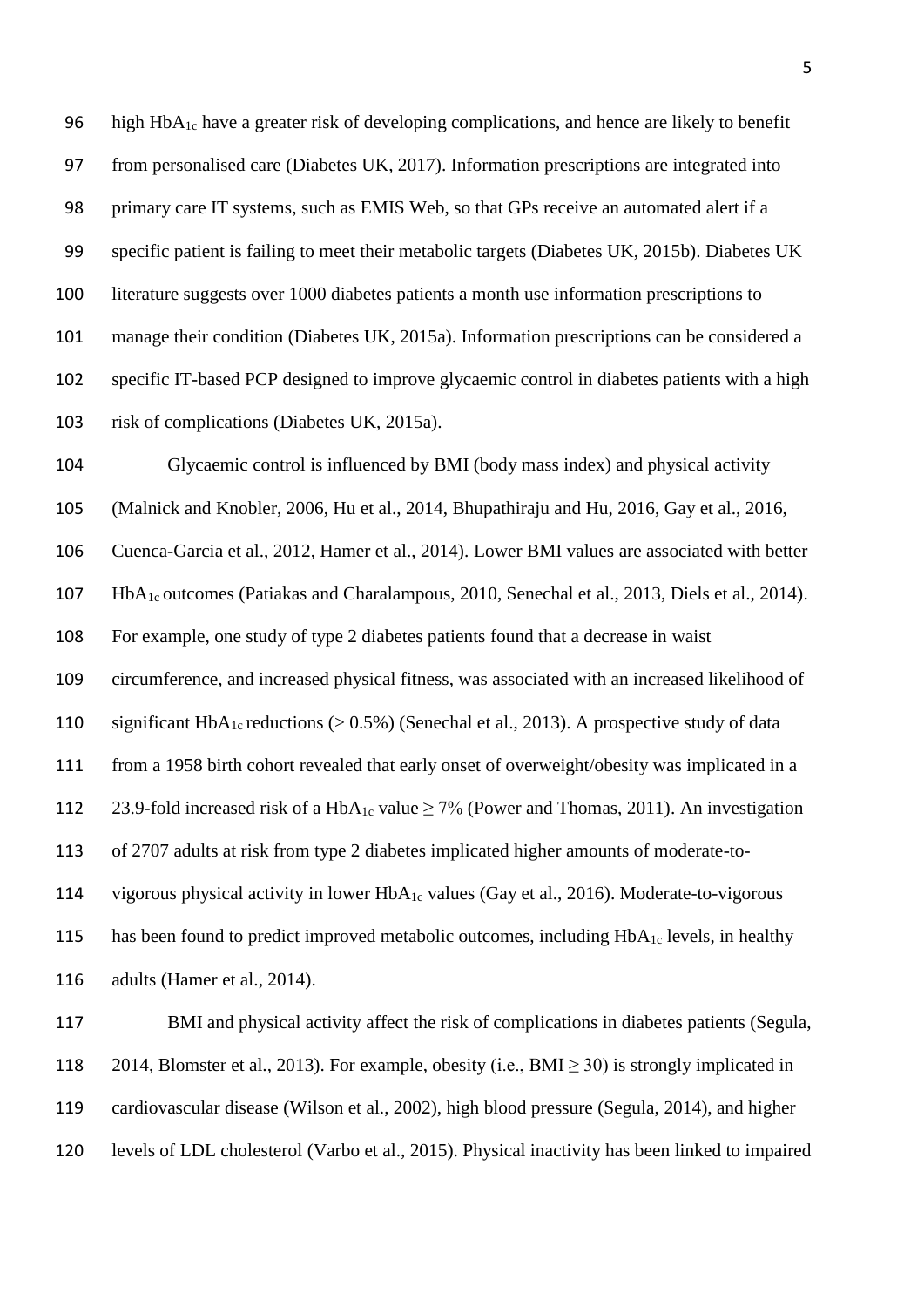renal function, increasing retinopathy, and other complications, in patients with type 1 diabetes (Waden et al., 2008). Evidence from a long-term prospective study of over 11,000 patients with type 2 diabetes found that moderate-to-vigorous levels of physical activity (of at least 15 minutes per week) at baseline was associated with a reduced incidence of cardiovascular events, microvascular complications, and mortality rates, over a 5-year period (Blomster et al., 2013).

127 Despite evidence implicating BMI/physical activity in HbA<sub>1c</sub> levels (Senechal et al., 2013, Quirk et al., 2014), and diabetes complications (Blomster et al., 2013, Waden et al., 2008, Segula, 2014), it is unclear the extent to which these factors influence the relationship between PCPs and glycaemic control (Diabetes UK, 2017). Although BMI and physical activity are not part of the criteria for offering information prescriptions to patients, (Diabetes UK, 2015a), they nevertheless constitute key lifestyle changes recommended for lowering HbA1c in personalised care planning (Diabetes UK, 2009, Diabetes UK, 2015a). Thus, it 134 follows that  $HbA_{1c}$  reductions associated with having a PCP will be partly attributable to changes in BMI and/or levels of physical activity. Similarly, poor weight control, and/or failure to adhere to physical activity targets, may negative the influence of PCPs on glycaemic control.

 Nurses typically form part of health care teams who work in partnership with patients to arrange and monitor PCPs (Coulter et al., 2013), including information prescriptions (Diabetes UK, 2015b, Diabetes UK, 2017). Guidance published by Diabetes UK makes provision for a health professional to be named on information prescriptions, with a statement 142 specifically inviting patients to discuss and agree achievable  $HbA_{1c}$  targets with a doctor or 143 nurse (Diabetes UK, 2015a). There is particular emphasis on controlling  $HbA_{1c}$  levels, in order to reduce the risk of complications (Diabetes UK, 2015a). Prescriptions makes specific reference to lifestyle factors, meaning patient consultations are likely to involve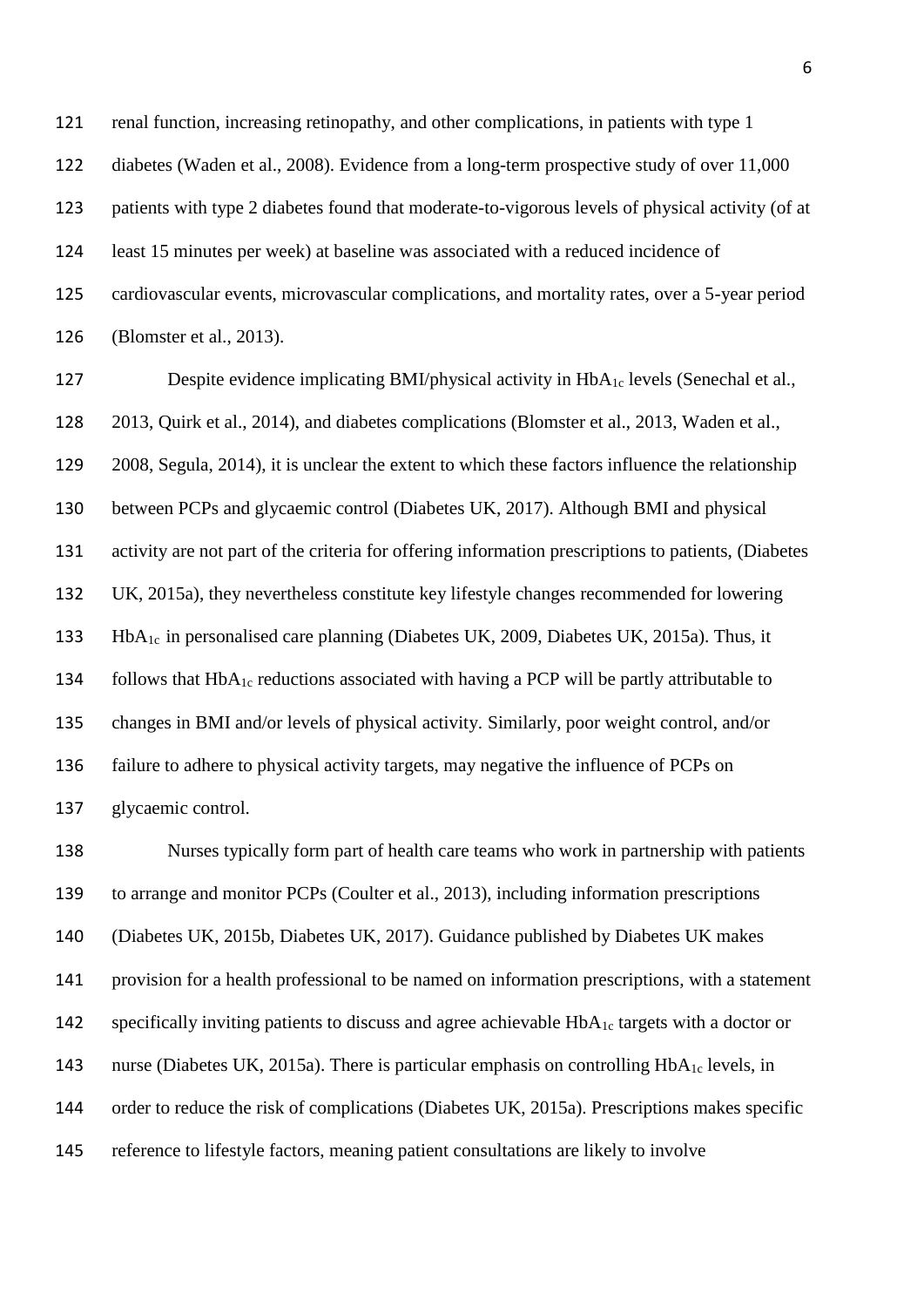conversations about BMI/physical activity, in relation to glycaemic control (Diabetes UK,  $2015a$ ). As both BMI and physical activity contribute significantly to  $HbA<sub>1c</sub>$ , and related complications (Segula, 2014, Bhupathiraju and Hu, 2016, Blomster et al., 2013), it is essential to better understand how these factors influence the relationship between PCPs and 150 HbA<sub>1c</sub> levels (Diabetes UK, 2015a).

- 151
- 152 **AIM**

153 This study had two objectives. The first was to establish the association between PCPs and 154 HbA<sub>1c</sub> levels. Current literature suggests  $HbA_{1c}$  can be both a precursor and outcome of 155 PCPs. In the former scenario  $HbA_{1c}$  level is used as a criterion for offering PCPs to patients 156 (Diabetes UK, 2015a, Diabetes UK, 2015b). In the latter situation, PCPs can help patients 157 lower their HbA1c level (Coulter et al., 2015). Both directions of causality are valid. For the 158 purposes of this paper, PCP status (i.e., whether or not a patient has a PCP) was treated as the 159 'predictor' variable, and  $HbA_{1c}$  as the 'outcome' measure. This is consistent with a primary 160 objective of personalised care – to improve glycaemic control (Coulter et al., 2015) – but 161 does not preclude the use of  $HbA_{1c}$  as a basis for offering PCPs to patients (Diabetes UK, 162 2015a, Diabetes UK, 2017). The second objective was to determine the extent to which BMI 163 and physical activity explain any relationship between PCPs and HbA<sub>1c</sub> levels.

164 It was expected that (a) patients with PCPs will have lower  $HbA_{1c}$  levels compared to 165 patients who had not agreed a care plan, and (b) BMI and physical activity will be implicated 166 in this relationship, as mediating factors, such that the relationship between PCPs and  $HbA_{1c}$ 167 is partly explained by BMI and physical activity. Thus, for example, lower  $HbA_{1c}$  values in 168 patients with a PCP may partly reflect lower BMI scores, and/or greater physical activity 169 levels in such patients. These hypotheses were tested both prior to and following adjustments 170 for selected covariates, including diabetes status.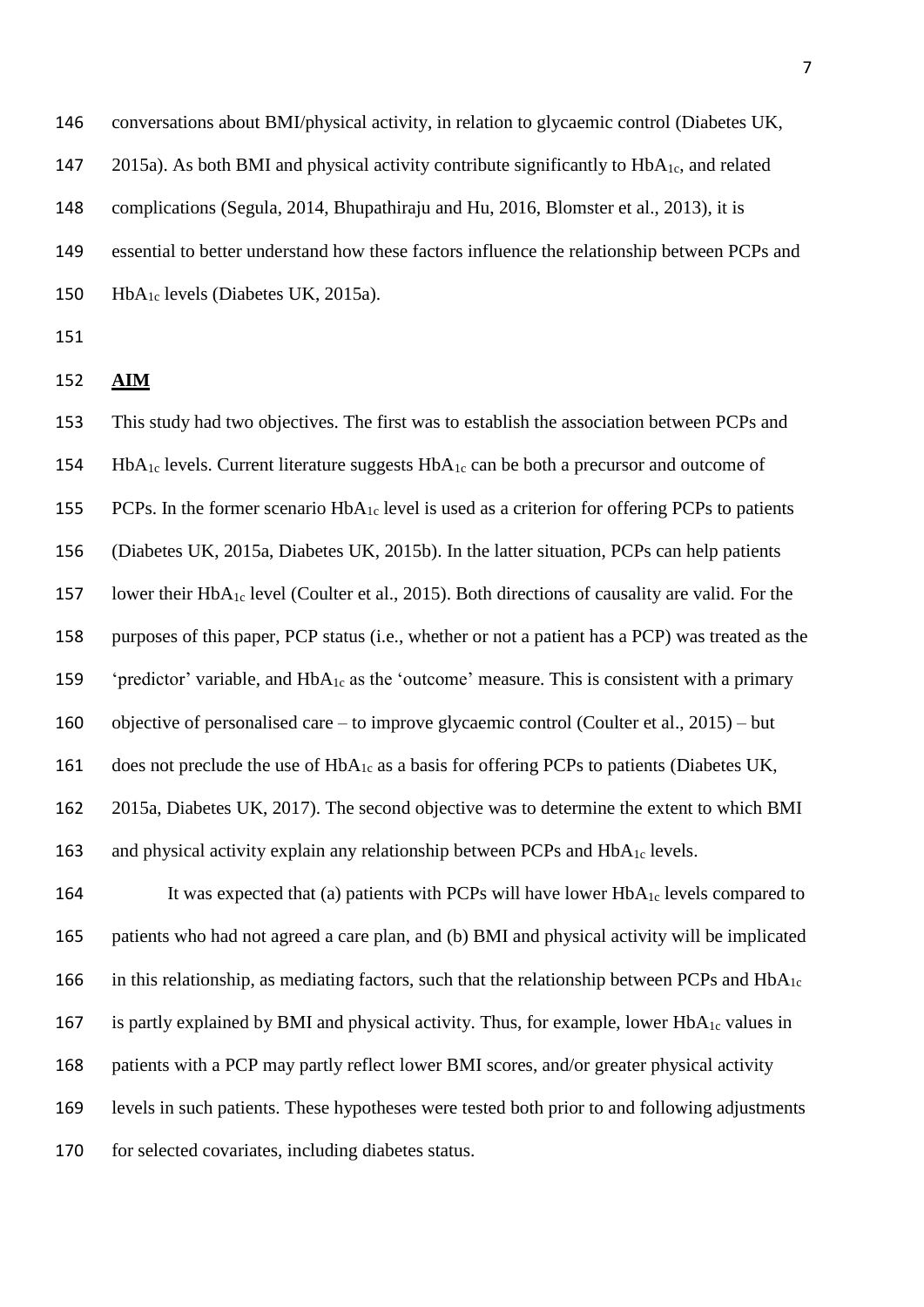**METHOD**

- *Sample and procedure*
- This study analysed data on PCP status, HbA1c, BMI, and physical activity, obtained from the
- 2014 *Health Survey for England* (HSE), an annual exercise that assesses health-related
- parameters and lifestyle factors in children and adults (Health Survey for England, 2014).
- The survey is commissioned by the Health and Social Care Information Centre, and consists
- of an interview (including self-administered questionnaires), followed by a visit by a nurse to
- collect biomedical data. The 2014 survey was completed by 8,077 adults (aged 16 and over),
- and over 2000 children (aged 0 to 15). The study reported here analysed data from 3894
- 181 adults for whom  $HbA_{1c}$  data was available. This group comprised 1812 (46.5%) males, and
- 2082 (53.5%) females, aged 16 to 90 (Mean = 51.68 years, SD = 17.25). The sample (92%)
- was predominantly Caucasian.
- 
- *Measures*
- 186 *Glycated haemoglobin* (HbA<sub>1c</sub>) was based on non-fasting blood samples, and (for this 187 study) calibrated in mmol/mol.  $HbA_{1c}$  data provides a measure of average blood glucose levels over the previous three months (Jia, 2016).
- *PCP* status was assessed via two questions. Firstly, respondents were asked if (a) they
- had ever had a PCP-related discussion with a doctor/nurse regarding a long-term condition,
- 'Yes' (1)/ 'No or not sure' (0); and (b) whether they had agreed a PCP with a health
- 192 professional during the past 12 months, 'no PCP agreed' (0)/ 'agreed a PCP  $\langle$  or  $> 12$  months
- ago' (1). Responses to both items were combined to form a PCP index, with a higher
- indicating a better PCP status (e.g., discussed and/or agreed a PCP).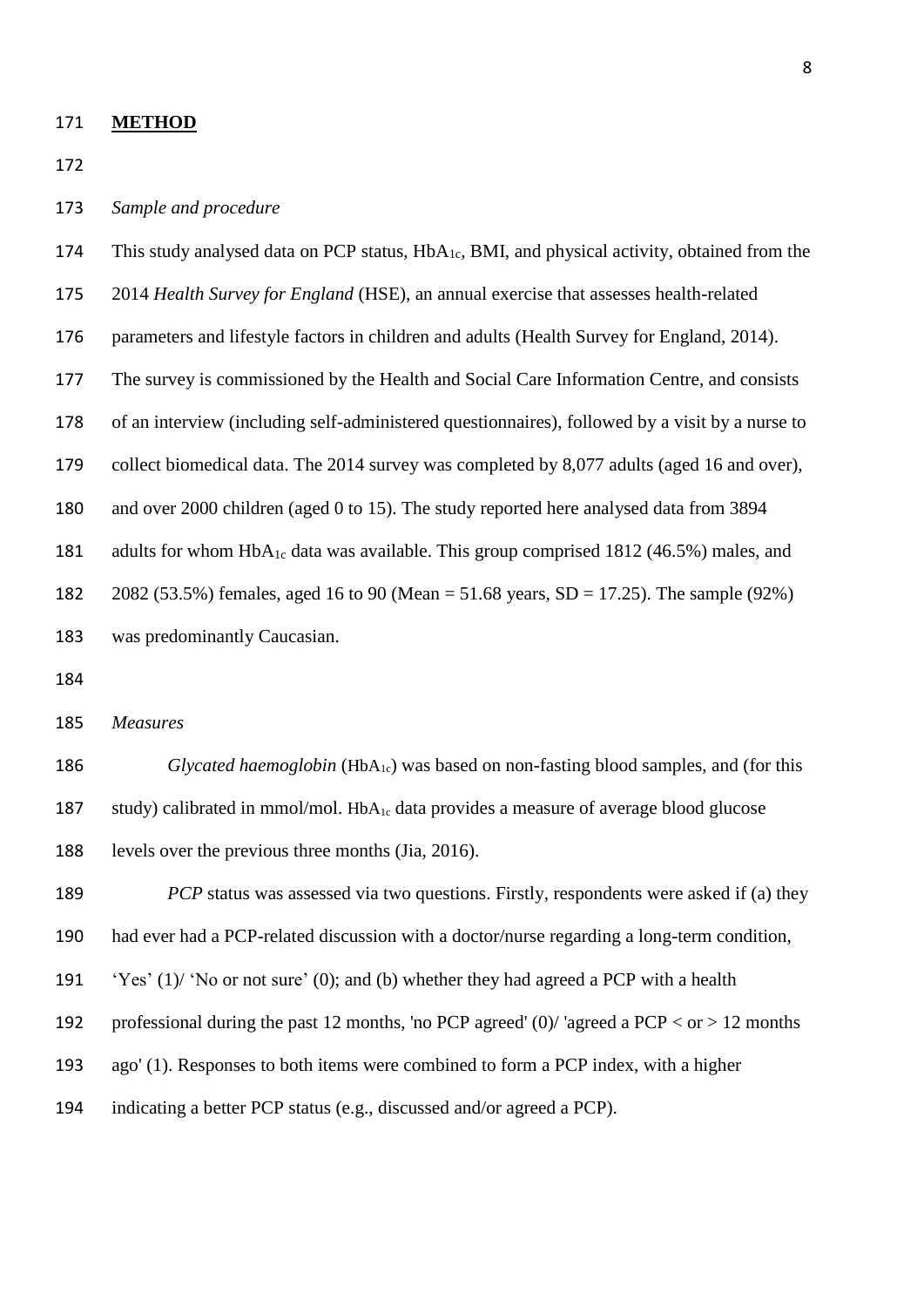*Physical activity* was measured using the short IPAQ (International Physical Activity Questionnaire) (Booth, 2000). The IPAQ/Short assesses three activity levels – *walking*, *moderate-intensity*, and *vigorous-intensity* – across several domains (leisure time, domestic/gardening, work/transport-based). Respondents receive a score for each level, reflecting a summation of duration (minutes) and frequency (days). For the purposes of this study, six separate scores were evaluated: total number of minutes usually spent per *day*, and in the last *7 days*, doing (a) 'vigorous-intensity' activities, (b) 'moderate-intensity' activities, 202 and (c) walking. *BMI* was computed by dividing weight in kilograms by the square of height in metres

204 (kg/m<sup>2</sup>) (Nuttall, 2015). Adults (aged  $> 16$ ) were classified into the following groups: Less than 18.5 'Underweight'; 18.5 to less than 25 'Normal'; 25 to less than 30 'Overweight'; 30 206 or more 'Obese'; 40 or more 'Morbidly obese'. The present study evaluated raw BMI scores, for the purposes of hypotheses testing, and BMI groups (excluding the underweight category,

and combining obese and morbidly obese groups) for descriptive statistics.

 Other variables assessed included blood pressure, and diabetes status. *Blood pressure* was assessed using the Omron HEM 907 blood pressure monitor. Respondents were classified into three groups: BP under 130/80, BP under 140/90, but not under 130/80, and BP over 140/90. Respondents also indicated whether they had been diagnosed with high blood pressure by a doctor; 'Yes' (1), 'No' (2). *Diabetes status* was assessed by asking 214 respondents if they currently have or have ever had diabetes, 'Yes'  $(1)$  'No'  $(0)$ .

| 216 |                           |
|-----|---------------------------|
| 217 | Insert Table 1 about here |
| 218 |                           |
| 219 |                           |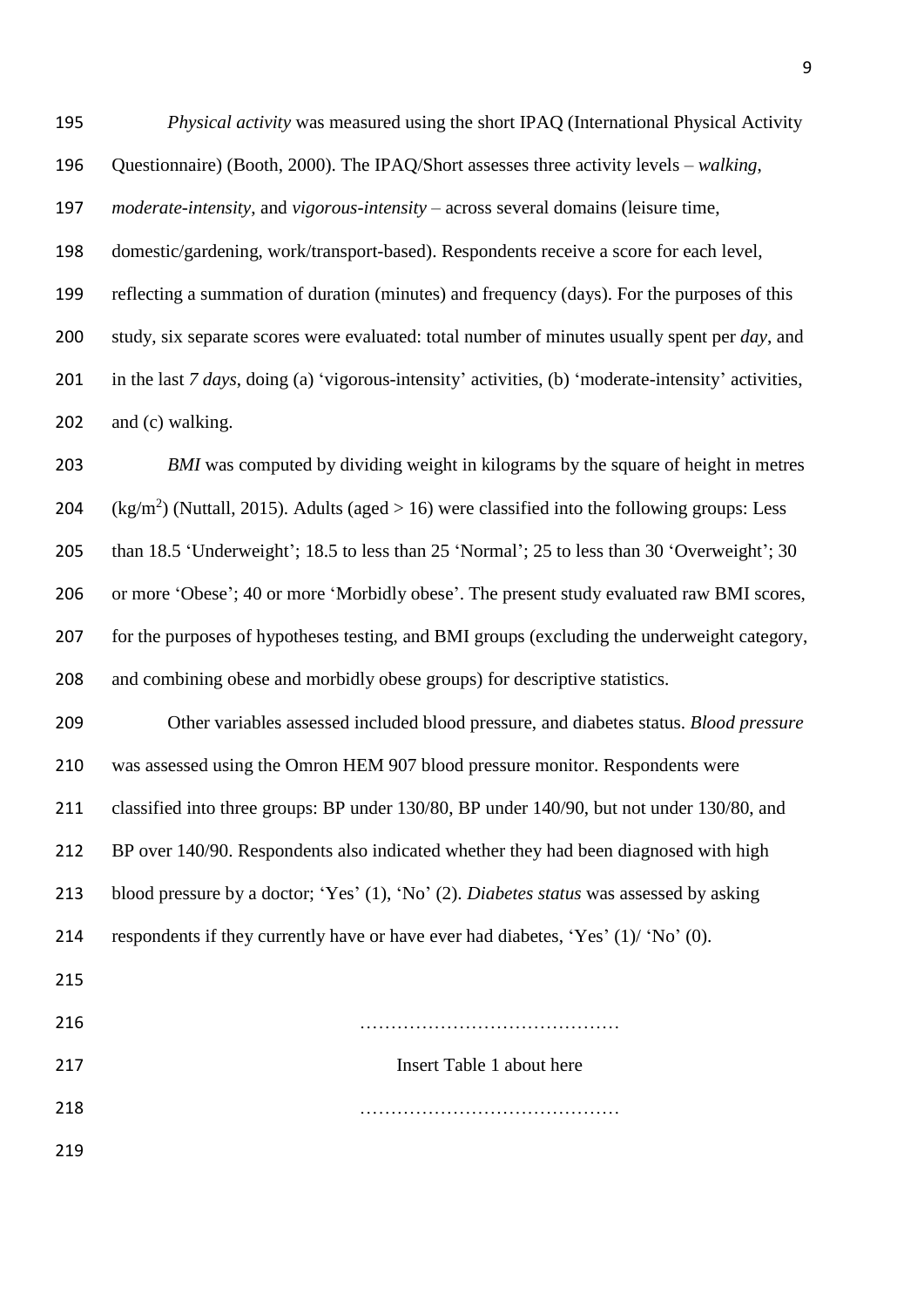

#### **RESULTS**

 Descriptive statistics (means/SD) are presented in *Table* 1. PCP data was available for 42.7% (n = 1662) respondents. The vast majority of this subgroup (87.7%) had *not* agreed a PCP with a health professional, while the remainder (12.3%) had agreed a PCP with a 234 doctor/nurse,  $\leq$  or  $>$  12 months ago. These groups did not differ on measures physical activity (both groups achieved the recommended ≥ 150 minutes of moderate-intensity activity), BMI score (both groups classified as 'Overweight'), mental wellbeing score, or gender distribution. There were also no group differences in the proportion who had been diagnosed with high blood pressure by a doctor/nurse (over 98% of respondents had received this diagnosis), and the proportion receiving earnings from employment or self-employment. However, patients who had agreed a PCP were slightly younger, more likely to have been 241 diagnosed with diabetes, and had higher blood glucose levels  $(HbA_{1c})$ . *Table* 2 shows the bivariate associations between variables. Patients who had 243 discussed and agreed a PCP with their doctor were younger, generated higher HbA<sub>1c</sub> values, more likely to have been diagnosed with diabetes, and performed fewer minutes of moderate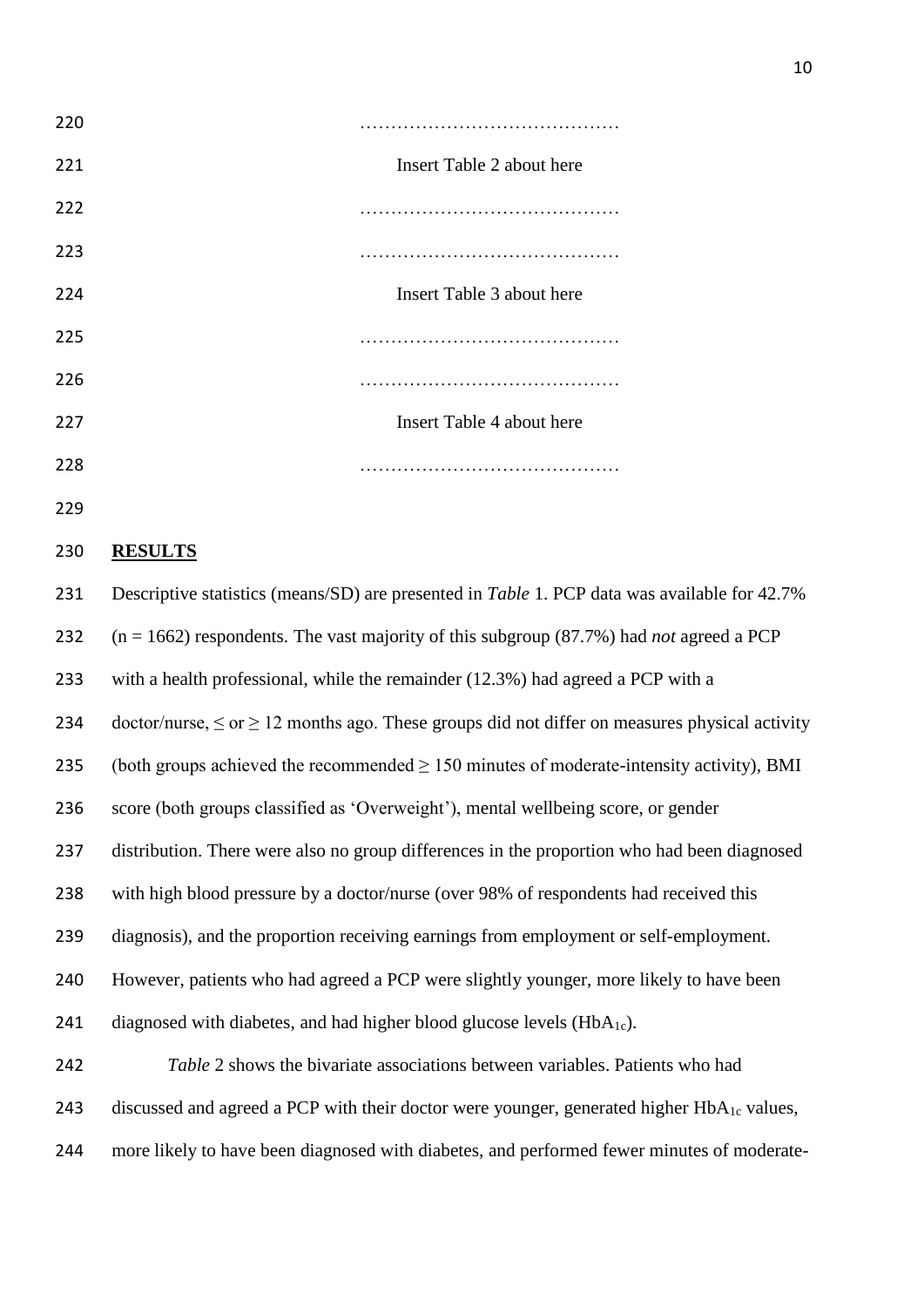intensity physical activity during the previous 7 days. In addition to denoting diabetes status, 246 higher  $HbA_{1c}$  values were associated with greater BMI, and fewer minutes of physical activity per day/week. Higher BMI values also depicted older age, doctor-diagnosed HBP, having ever had diabetes, and fewer minutes of physical activity. Gender differences are also noteworthy: overall, females had lower blood pressure, and lower levels of light (i.e., walking), moderate-, and vigorous-intensity physical activity per day, and during the past 7 days.

 Hypothesis testing was performed using a bootstrapping SPSS dialogue (Hayes, 2013, Hayes, 2009). Bootstrapping was performed separately for each of the following age-related 254 subgroups: aged up to 39; over 40; over 50; and over 60. In each bootstrapping model  $HbA_{1c}$  (mmol/mol) was entered as the outcome ('Variable Y'), while PCP status was treated as the 256 predictor ('Variable X'). BMI and the six IPAQ/physical activity levels, were treated as mediator variables ('Variables M'). Diabetes status (whether participants had ever had diabetes), blood pressure (doctor-diagnosed), and gender, were treated as control variables (i.e., covariates). The conservative Sobel test was used to determine mediation. Results are shown in *Tables* 3 and 4.

 *0 to 39 years*. PCP status directly predicted glycaemic control, such that people who 262 had agreed a PCP had higher  $HbA_{1c}$  values compared to those without a PCP. Neither BMI nor physical activity mediated this relationship.

*Over 40 years.* PCP status directly predicted HbA<sub>1c</sub>; patients with a PCP tended to have poorer glycaemic control. This relationship was mediated by BMI, whereby patients 266 who had a care plan had both higher BMI and higher  $HbA_{1c}$  values, compared to those without a plan. This depicted a mediator effect because greater BMI was also associated with higher HbA1c levels (see *Figure* 1). This indirect effect was significant based on the 269 conservative Sobel test  $(z = 2.15, p < 0.05)$ , and accounted for 13.1% of the total effect of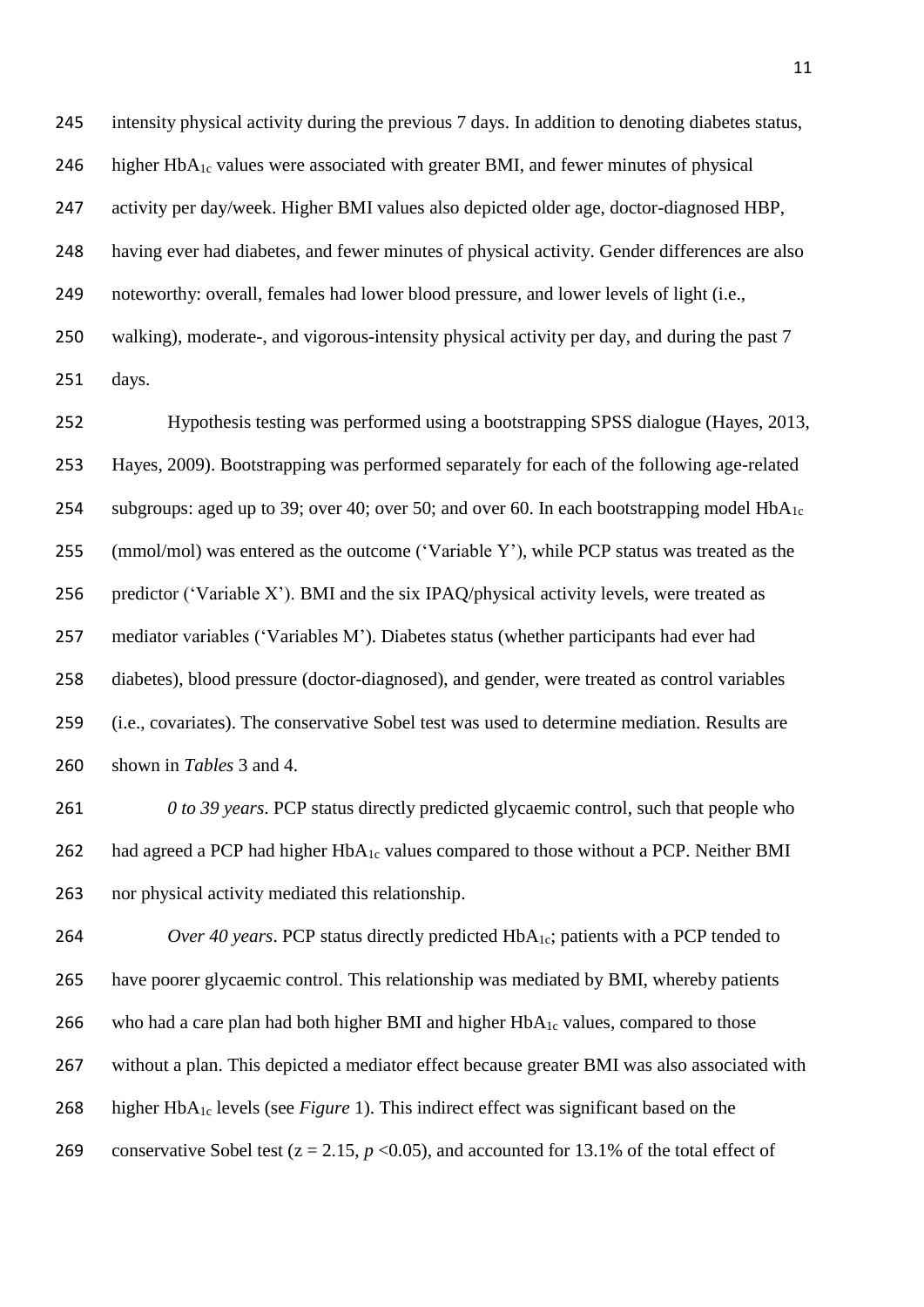| 270 | PCP status on $HbA_{1c}$ . Controlling for diabetes status and other covariates attenuated the           |
|-----|----------------------------------------------------------------------------------------------------------|
| 271 | indirect effect (Sobel test $p > 0.05$ ), but did not completely abolish it (see Table 3).               |
| 272 | <i>Over 50 years.</i> Having a PCP was associated with higher $HbA_{1c}$ levels in this group.           |
| 273 | This association was mediated by BMI, whereby those with a care plan had higher BMI, and                 |
| 274 | poorer glycaemic control, compared to people without a PCP (see Figure 2). The Sobel test                |
| 275 | for this indirect effect was significant ( $z = 2.06$ , $p < 0.05$ ). The mediator effect accounted for  |
| 276 | 18.2% of the total effect of PCP status on HbA <sub>1c</sub> . Adjusting for covariates weakened but did |
| 277 | not entirely negate the indirect effect ( <i>Table</i> 3).                                               |
| 278 | Over 60 years. Although having a PCP predicted higher $HbA_{1c}$ values, neither BMI                     |
| 279 | nor physical activity mediated this relationship.                                                        |

| 280 |                            |
|-----|----------------------------|
| 281 | Insert Figure 1 about here |
| 282 |                            |
| 283 |                            |
| 284 | Insert Figure 2 about here |
| 285 |                            |

## **DISCUSSION**

287 Contrary to what was hypothesised patients with a PCP had higher  $HbA_{1c}$  levels. However, higher BMI scores partly explained this relationship (see *Figures* 1 and 2). Previous research 289 has implicated BMI in elevated HbA<sub>1c</sub> (Power and Thomas, 2011, Senechal et al., 2013, Patiakas and Charalampous, 2010). Interestingly, there was no evidence implicating physical 291 activity in  $PCP - HbA_{1c}$  relations, despite previous studies associating exercise with glycaemic control (Umpierre et al., 2011, Gay et al., 2016, Hamer et al., 2014). Previous research has implicated PCPs in *lower* HbA1c (Coulter et al., 2015). An obvious 294 explanation for the higher  $HbA_{1c}$  levels observed here is the mediating effect of BMI. It is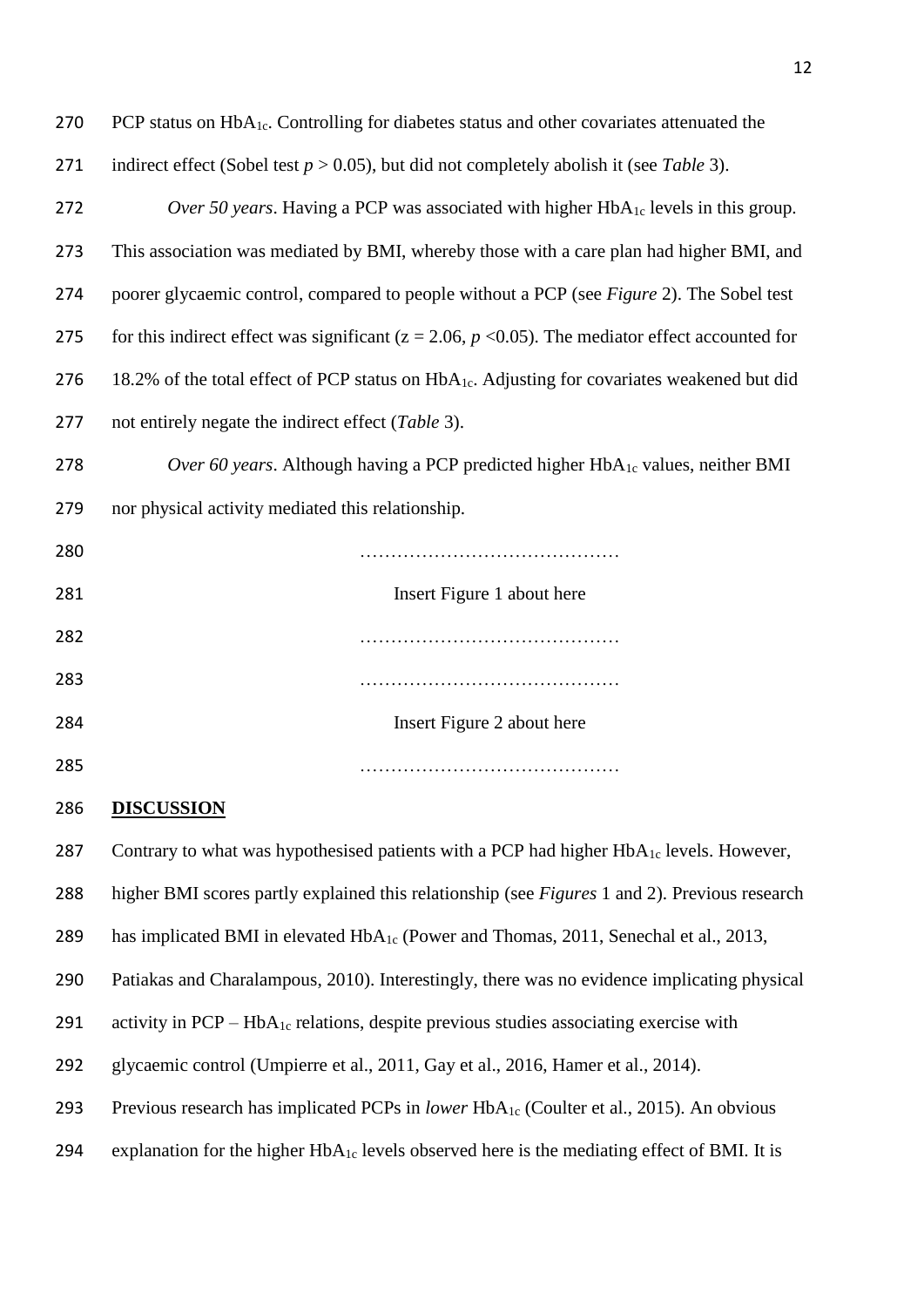| 295 | possible PCPs may lead to elevated HbA <sub>1c</sub> values, if patients are gaining weight, perhaps due |
|-----|----------------------------------------------------------------------------------------------------------|
| 296 | to noncompliance with PCP targets or action plans, and/or other factors, such poor doctor-               |
| 297 | patient interaction (Paternotte et al., 2015). Previous research shows a strong connection               |
| 298 | between higher BMI scores and higher HbA <sub>1c</sub> , with one study linking elevated BMI scores in   |
| 299 | childhood to a 23.9-fold increased risk of a $HbA_{1c} \ge 7\%$ later in life (Power and Thomas,         |
| 300 | 2011). Thus, patients with high $HbA_{1c}/BMI$ stand to benefit considerably from information            |
| 301 | prescriptions (Diabetes UK, 2015a) and other forms of personalised care (Coulter et al.,                 |
| 302 | 2013) that specifically target weight control. The fact that BMI mediated the $PCP - HbA_{1c}$           |
| 303 | relationship specifically in 40 to 60 year olds suggests BMI plays a particularly important              |
| 304 | role in personalised care and glycaemic control in middle-aged patients (Owen et al., 2015).             |
| 305 | Another possible explanation for the higher $HbA_{1c}$ levels in patients with PCPs is that              |
| 306 | care plans tend to be offered to patients with poorer glycaemic control (Diabetes UK, 2015a).            |
| 307 | Offering PCPs to people with higher HbA <sub>1c</sub> reflects current recommendations that              |
| 308 | information prescriptions should target individuals at high risk of complications (i.e., high            |
| 309 | $HbA_{1c}$ ) (Diabetes UK, 2017). The mediating effect of BMI may simply reflect the fact that           |
| 310 | patients with high HbA <sub>1c</sub> also tend to have high BMI scores (Power and Thomas, 2011),         |
| 311 | and/or that GPs are simply more likely to offer PCPs to patients exhibiting both risk factors            |
| 312 | (Diabetes UK, 2009).                                                                                     |

313 The fact that physical activity did not affect relations between PCPs and HbA<sub>1c</sub> is worrying given that inactivity significantly increases the risk of complications (Waden et al., 2008, Blomster et al., 2013). Evidence from a long-term prospective study associates moderate-to-vigorous levels of activity with a reduced risk of cardiovascular problems, microvascular complications, and premature mortality (Blomster et al., 2013). Although other research suggests no link between exercise and complications (Makura et al., 2013), the availability of population-based prospective data (Blomster et al., 2013) suggests physical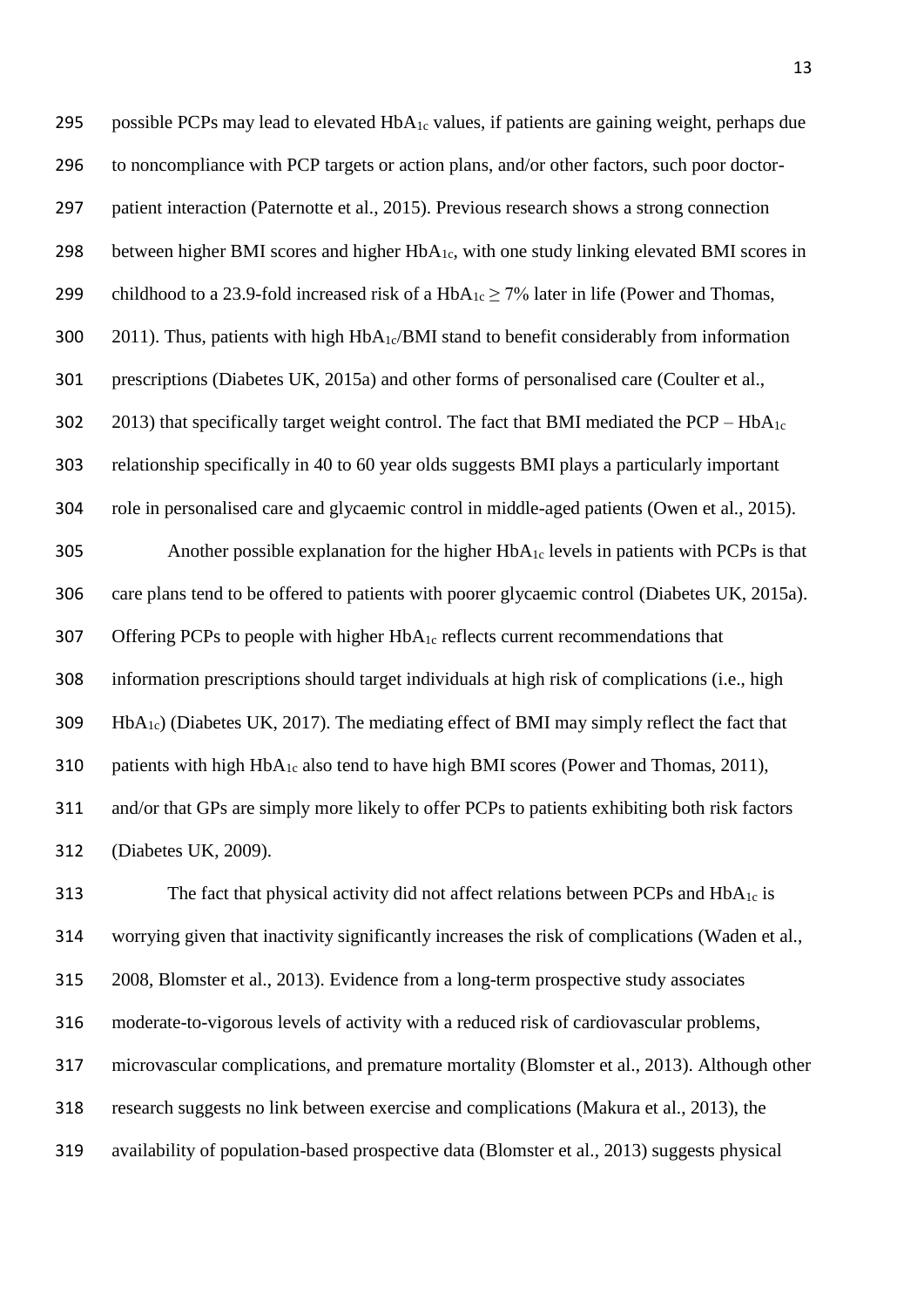inactivity should be an important factor in personalised care planning and glycaemic control. This seems particularly relevant to middle-aged/older patients. This demographic may find moderate-to-vigorous intensity exercises (e.g., fast cycling, running) particularly challenging, especially if conducted on a regular basis (Sparling et al., 2015), negating the glycaemic benefits (Kennedy et al., 2013). Other factors, such as increased calorie intake, or variations 325 in insulin dosage, may also attenuate the effect of physical activity on  $HbA<sub>1c</sub>$ , and should be carefully explored by doctors and patients when setting up PCPs (Kennedy et al., 2013). 327 This study has some limitations. Firstly, while BMI mediated the  $PCP - HbA<sub>1c</sub>$  association, BMI is a poor index of body fat, or morbidity and mortality risk (Nuttall, 2015). Another problem is that data analysis did not control for every covariate relevant to PCP 330 status, BMI, and  $HbA_{1c}$  (e.g., dietary intake, or insulin resistance). Additionally, there is uncertainty regarding the actual content of PCPs agreed with patients in this data set; due to 332 the personalised nature of PCPs, the HSE does include individual  $HbA_{1c}$  targets, or recommended lifestyle changes. Furthermore, the HSE data analysed here pre-dates the launch of information prescriptions by Diabetes UK (Diabetes UK, 2015b). As this new personalised care tool is IT-based and can be deployed in a matter of minutes (Diabetes UK, 2017), it's impact on glycaemic control may be more dramatic than more generic PCP formats (Coulter et al., 2013). Finally, the cross-sectional nature of the design precludes

inferences about the possible direction of causality.

 This is the first study to examine how BMI and physical activity influence relations between personalised care planning and glycaemic control (Diabetes UK, 2017). The study 341 suggests BMI partly explains higher  $HbA_{1c}$  levels in patients with a PCP. The irrelevance of physical activity in this context is worrying given recent population-based prospective evidence implicating exercise intensity in diabetes complications (Blomster et al., 2013). These findings are particularly important given the current emphasis on the use of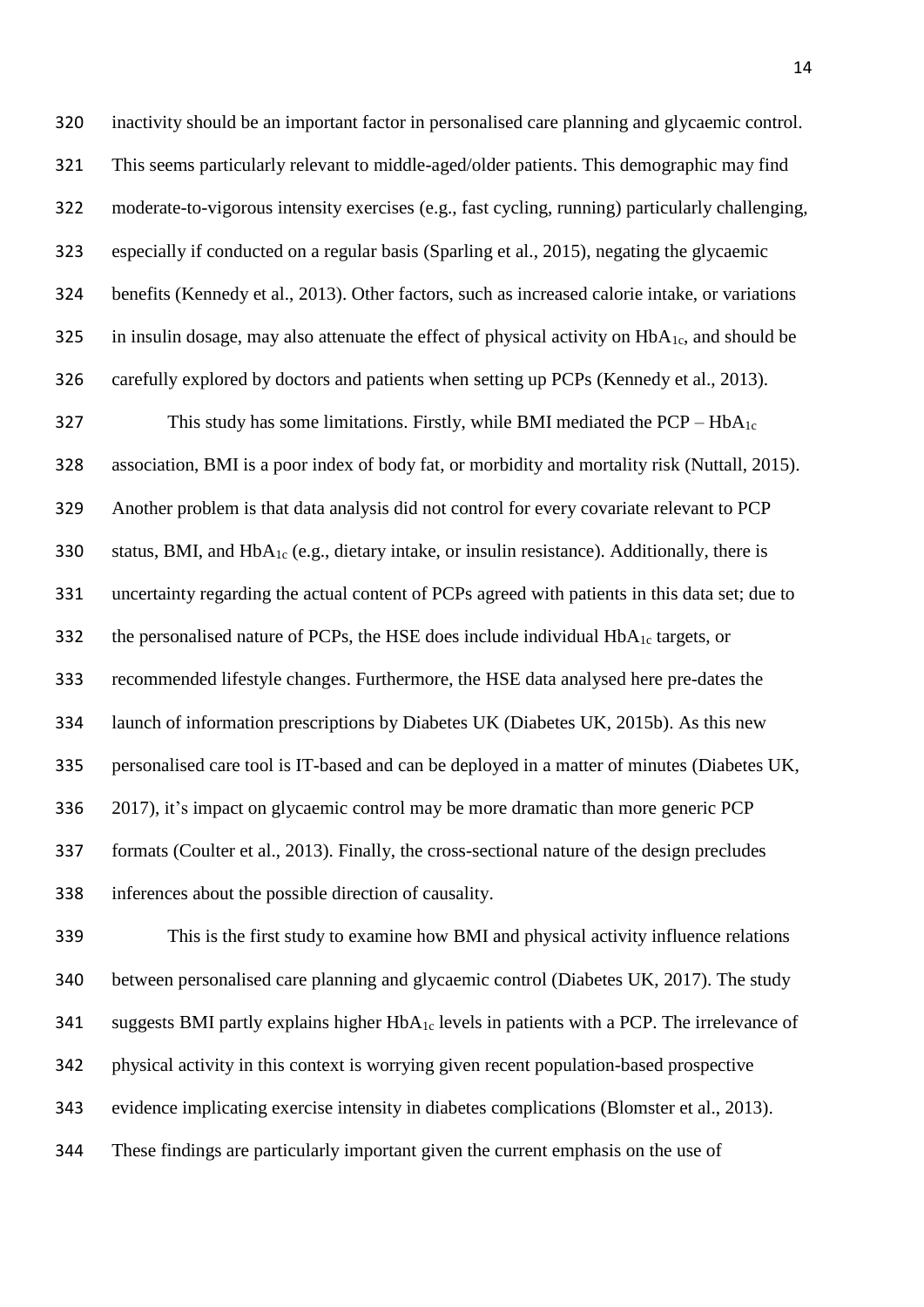- information prescriptions to improve patient outcomes (Diabetes UK, 2015b). If physical
- activity level is a precursor for complications (Blomster et al., 2013), then there needs to be
- some debate amongst doctors/nurses, in partnership with patients, on the role of exercise in
- personalised care regarding glycaemic control.
- 

## **REFERENCES**

- Bhupathiraju, SN & Hu, FB 2016. Epidemiology of Obesity and Diabetes and Their Cardiovascular Complications. *Circulation Research,* 118**,** 1723-1735.
- Blomster, JI, Chow, CK, Zoungas, S, Woodward, M, Patel, A, Poulter, NR, Marre, M,
- Harrap, S, Chalmers, J & Hillis, GS 2013. The influence of physical activity on
- vascular complications and mortality in patients with type 2 diabetes mellitus.
- *Diabetes Obesity & Metabolism,* 15**,** 1008-1012.
- Booth, M 2000. Assessment of physical activity: an international perspective. *Res Q Exerc Sport,* 71 Suppl 2**,** 114-20.
- Coulter, A, Entwistle, VA, Eccles, A, Ryan, S, Shepperd, S & Perera, R 2015. Personalised
- care planning for adults with chronic or long-term health conditions. *The Cochrane Database Of Systematic Reviews*.
- Coulter, A, Roberts, S & Dixon, A 2013. Delivering better services for people with long-term conditions: Building the house of care. London.
- Cuenca-Garcia, M, Jago, R, Shield, JPH & Burren, CP 2012. How does physical activity and
- fitness influence glycaemic control in young people with Type 1 diabetes? *Diabetic Medicine,* 29**,** e369-e376.
- Diabetes Uk 2009. Diabetes care and you: what diabetes care you can expect. *Diabetes UK.*
- London: Diabetes UK.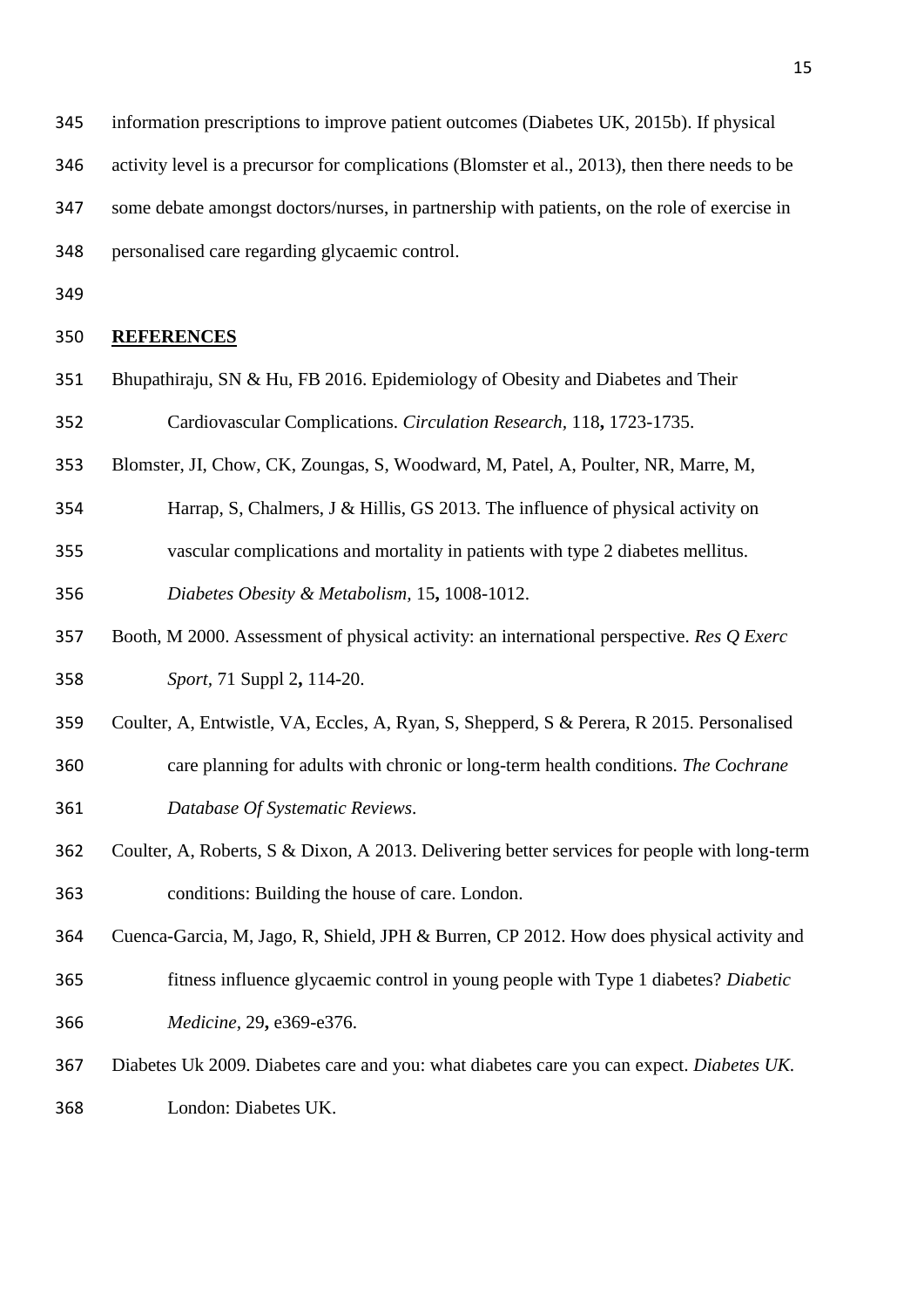- Diabetes Uk. 2015a. *Information Prescriptions* [Online]. London: Diabetes UK. Available:
- [https://www.diabetes.org.uk/Global/professionals/INFO%20P%20RESOURCE\\_no%](https://www.diabetes.org.uk/Global/professionals/INFO%20P%20RESOURCE_no%20print%20marks.pdf)
- [20print%20marks.pdf](https://www.diabetes.org.uk/Global/professionals/INFO%20P%20RESOURCE_no%20print%20marks.pdf) [Accessed 8 February 2017].
- Diabetes Uk. 2015b. *Launch of Information Prescriptions* [Online]. London: Diabetes UK.
- Available: [https://www.diabetes.org.uk/About\\_us/News/Launch-of-information-](https://www.diabetes.org.uk/About_us/News/Launch-of-information-prescriptions-for-people-with-diabetes/)
- [prescriptions-for-people-with-diabetes/](https://www.diabetes.org.uk/About_us/News/Launch-of-information-prescriptions-for-people-with-diabetes/) [Accessed 8 February 2017].
- Diabetes Uk. 2017. *Information Prescriptions - Living Well* [Online]. London: Diabetes UK.
- Available: [https://www.diabetes.org.uk/Guide-to-diabetes/Managing-your-](https://www.diabetes.org.uk/Guide-to-diabetes/Managing-your-diabetes/information-prescriptions/)
- [diabetes/information-prescriptions/](https://www.diabetes.org.uk/Guide-to-diabetes/Managing-your-diabetes/information-prescriptions/) [Accessed 8 February 2017].
- Diels, J, Angermund, R, Schroeder, M, Worbes-Cerezo, M & Thompson, G 2014. The

Efficacy and Effectiveness in HBA1C-Lowering is Dependent on Baseline Body

- Mass Index (BMI) for Sitagliptin but not Canagliflozin in the Treatment of Type 2
- Diabetes Mellitus (T2DM). *Value In Health: The Journal Of The International*

*Society For Pharmacoeconomics And Outcomes Research,* 17**,** A334.

- Farrokhi, F, Smiley, D & Umpierrez, GE 2011. Glycemic control in non-diabetic critically ill patients. *Best Practice & Research Clinical Endocrinology & Metabolism,* 25**,** 813- 824.
- Gay, JL, Buchner, DM & Schmidt, MD 2016. Dose-response association of physical activity
	- with HbA1c: Intensity and bout length. *Preventive Medicine,* 86**,** 58-63.

Godoy, DA, Soler, C, Videtta, W, Castillo Fuenzalida, L, Paranhos, J, Costilla, M, Pinero, G,

- Jibaja, M, Melo, LJ & Latin-American Brain Injury, C 2012. Hyperglycemia in
- nondiabetic patients during the acute phase of stroke. *Arq Neuropsiquiatr,* 70**,** 134-9.
- Hamer, M, Stamatakis, E & Steptoe, A 2014. Effects of Substituting Sedentary Time with
- Physical Activity on Metabolic Risk. *Medicine and Science in Sports and Exercise,*
- 46**,** 1946-1950.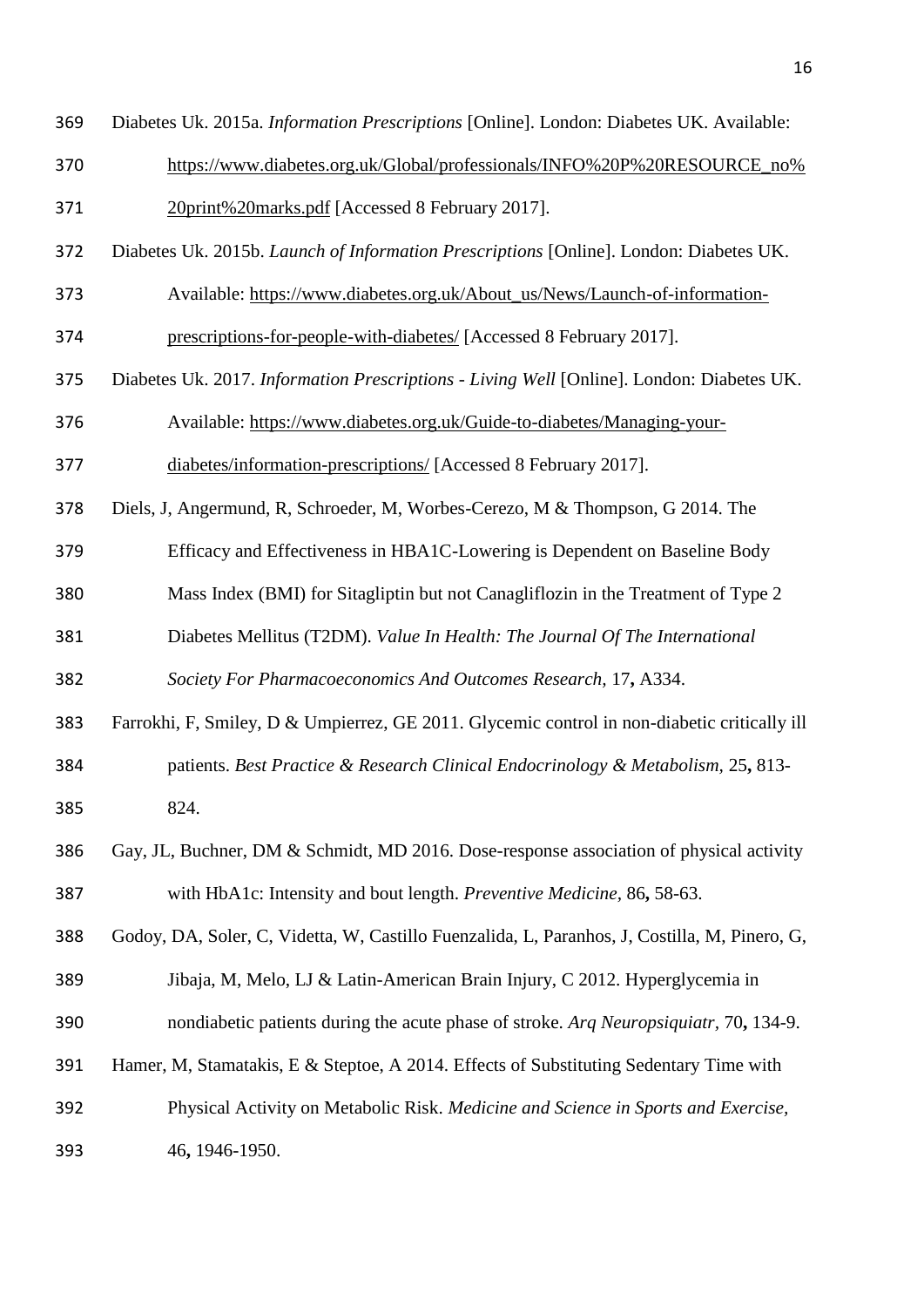- Hayes, AF 2009. Beyond Baron and Kenny: Statistical mediation analysis in the new millennium. *Communication Monographs,* 76**,** 408-420.
- Hayes, AF 2013. *Introduction to Mediation, Moderation, and Conditional Process Analysis: A Regression-based Approach,* New York, NY, The Guilford Press.
- Health Survey for England 2014. Methods and documentation. Leeds: NatCen Social

Research, Department of Epidemiology and Public Health, UCL.

- Hird, AE, Lemke, M, Turovsky, M, Malecki, V, Kumar, K, Deangelis, C, Chow, E & Ko, YJ
- 2015. Doctor, what are my options? A prospective cohort study of an individualized
- care plan for patients with gastrointestinal cancer. *Current Oncology,* 22**,** E171-E177.
- Hu, Y, Bhupathiraju, SN, De Koning, L & Hu, FB 2014. Duration of Obesity and Overweight and Risk of Type 2 Diabetes Among US Women. *Obesity,* 22**,** 2267-2273.
- Jansen, DL, Heijmans, M & Rijken, M 2015. Individual care plans for chronically ill patients within primary care in the Netherlands: Dissemination and associations with patient characteristics and patient-perceived quality of care. *Scand J Prim Health Care,* 33**,** 100-6.
- Jia, WP 2016. Standardising HbA1c-based diabetes diagnosis: opportunities and challenges.

*Expert Review of Molecular Diagnostics,* 16**,** 343-355.

- Kennedy, A, Nirantharakumar, K, Chimen, M, Pang, TT, Hemming, K, Andrews, RC &
- Narendran, P 2013. Does Exercise Improve Glycaemic Control in Type 1 Diabetes? A Systematic Review and Meta-Analysis. *Plos One,* 8.
- Makura, CBT, Nirantharakumar, K, Girling, AJ, Saravanan, P & Narendran, P 2013. Effects
- of physical activity on the development and progression of microvascular
- complications in type 1 diabetes: retrospective analysis of the DCCT study. *Bmc*
- *Endocrine Disorders,* 13.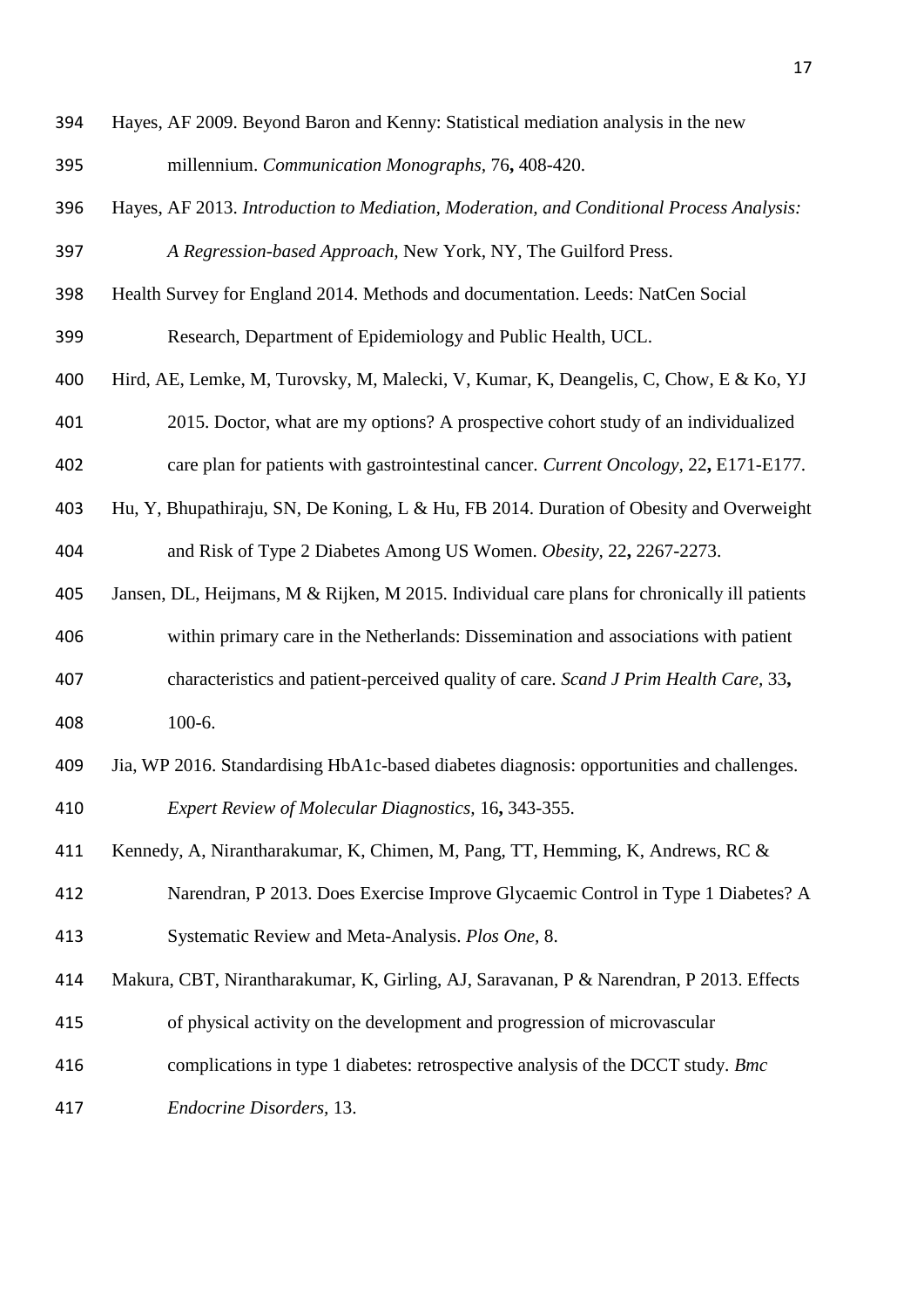- Malnick, SDH & Knobler, H 2006. The medical complications of obesity. *Qjm-an International Journal of Medicine,* 99**,** 565-579.
- Nuttall, FQ 2015. Body Mass Index: Obesity, BMI, and Health: A Critical Review. *Nutrition Today,* 50**,** 117-128.
- Owen, CG, Kapetanakis, VV, Rudnicka, AR, Wathern, AK, Lennon, L, Papacosta, O, Cook,
- DG, Wannamethee, SG & Whincup, PH 2015. Body mass index in early and middle
- adult life: prospective associations with myocardial infarction, stroke and diabetes
- over a 30-year period: the British Regional Heart Study. *Bmj Open,* 5.
- Paternotte, E, Van Dulmen, S, Van Der Lee, N, Scherpbier, AJ & Scheele, F 2015. Factors
- influencing intercultural doctor-patient communication: a realist review. *Patient Educ Couns,* 98**,** 420-45.
- Patiakas, S & Charalampous, C 2010. Correlation between the Glycated Hemoglobin (Hba1c) Level, the Arterial Blood Pressure (Ap) and the Body Mass Index (Bmi) in Diabetic
- Patients, and Evaluation of Its Utility as a C. *Journal of Hypertension,* 28**,** E300- E300.
- Power, C & Thomas, C 2011. Changes in BMI, duration of overweight and obesity, and
- glucose metabolism: 45 years of follow-up of a birth cohort. *Diabetes Care,* 34**,** 1986- 91.
- Quirk, H, Blake, H, Tennyson, R, Randell, TL & Glazebrook, C 2014. Physical activity
- interventions in children and young people with Type 1 diabetes mellitus: a
- systematic review with meta-analysis. *Diabetic Medicine,* 31**,** 1163-1173.
- Russell, G, Thille, P, Hogg, W & Lemelin, J 2008. Beyond fighting fires and chasing tails? Chronic illness care plans in Ontario, Canada. *Annals of Family Medicine,* 6**,** 146-153.
- Segula, D 2014. Complications of obesity in adults: A short review of the literature. *Malawi*
- *Medical Journal,* 26**,** 20-24.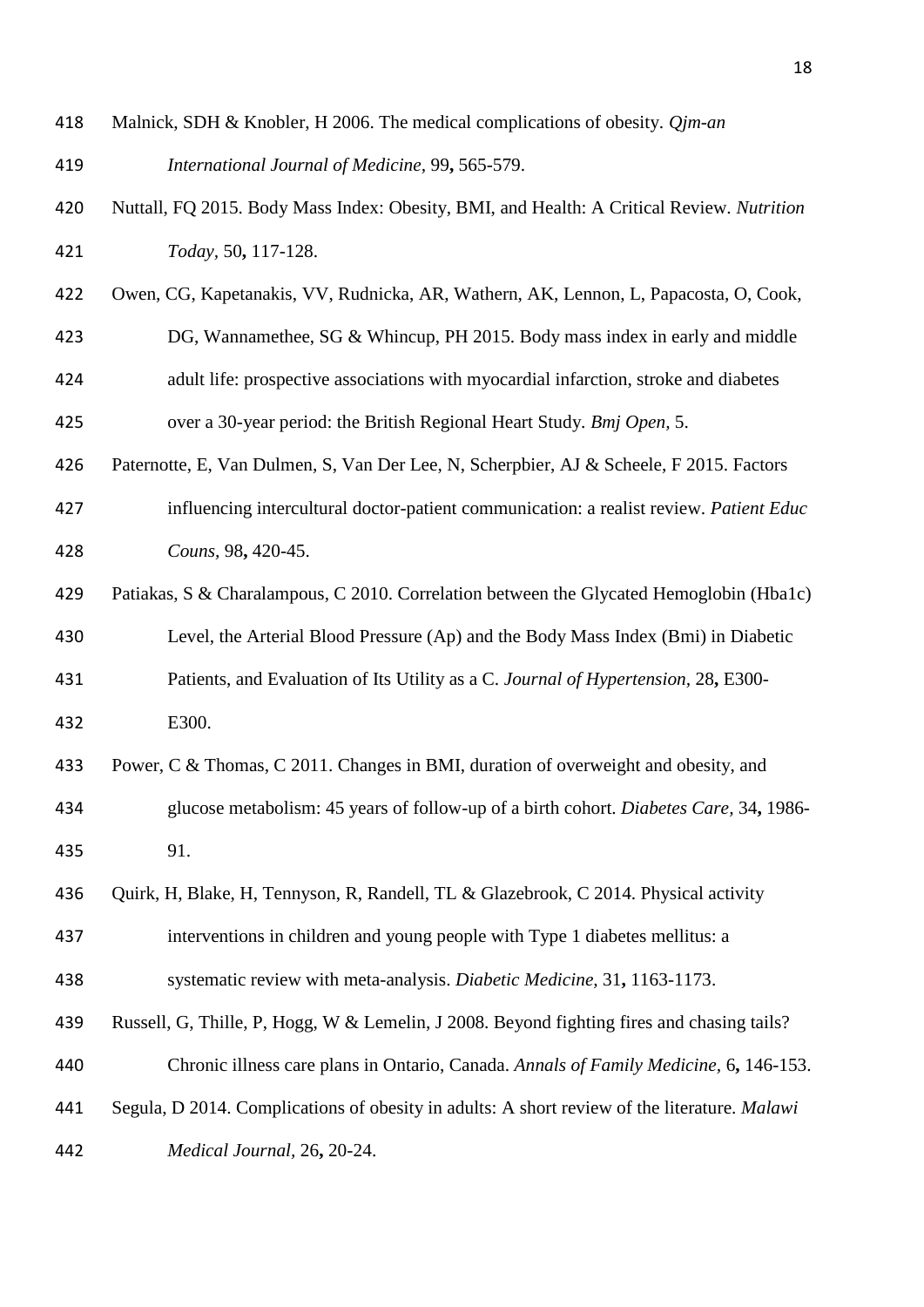| 443 | Senechal, M, Swift, DL, Johannsen, NM, Blair, SN, Earnest, CP, Lavie, CJ & Church, TS  |
|-----|----------------------------------------------------------------------------------------|
| 444 | 2013. Changes in body fat distribution and fitness are associated with changes in      |
| 445 | hemoglobin A1c after 9 months of exercise training: results from the HART-D study.     |
| 446 | Diabetes Care, 36, 2843-9.                                                             |
| 447 | Sparling, PB, Howard, BJ, Dunstan, DW & Owen, N 2015. Recommendations for physical     |
| 448 | activity in older adults. BMJ (Clinical Research Ed ), 350, h100.                      |
| 449 | Tarkin, IS, Sop, A & Pape, HC 2008. High-energy foot and ankle trauma: principles for  |
| 450 | formulating an individualized care plan. Foot Ankle Clin, 13, 705-23.                  |
| 451 | The Health Developer Network. 2016. Care plan overview [Online]. London. Available:    |
| 452 | http://developer.nhs.uk/library/systems/care-plans/care-plan-overview/ [Accessed 28    |
| 453 | June 2016].                                                                            |
| 454 | Umpierre, D, Ribeiro, PA, Kramer, CK, Leitao, CB, Zucatti, AT, Azevedo, MJ, Gross, JL, |
| 455 | Ribeiro, JP & Schaan, BD 2011. Physical activity advice only or structured exercise    |
| 456 | training and association with HbA1c levels in type 2 diabetes: a systematic review     |
| 457 | and meta-analysis. JAMA, 305, 1790-9.                                                  |
| 458 | Varbo, A, Benn, M, Smith, GD, Timpson, NJ, Tybjaerg-Hansen, A & Nordestgaard, BG       |
| 459 | 2015. Remnant Cholesterol, Low-Density Lipoprotein Cholesterol, and Blood              |
| 460 | Pressure as Mediators From Obesity to Ischemic Heart Disease. Circulation Research,    |
| 461 | 116, 665-673.                                                                          |
| 462 | Waden, J, Forsblom, C, Thorn, LM, Saraheimo, M, Rosengard-Barlund, M, Heikkila, O,     |
| 463 | Lakka, TA, Tikkanen, H, Groop, PH & Grp, FS 2008. Physical Activity and Diabetes       |
| 464 | Complications in Patients With Type 1 Diabetes The Finnish Diabetic Nephropathy        |
| 465 | (FinnDiane) Study. Diabetes Care, 31, 230-232.                                         |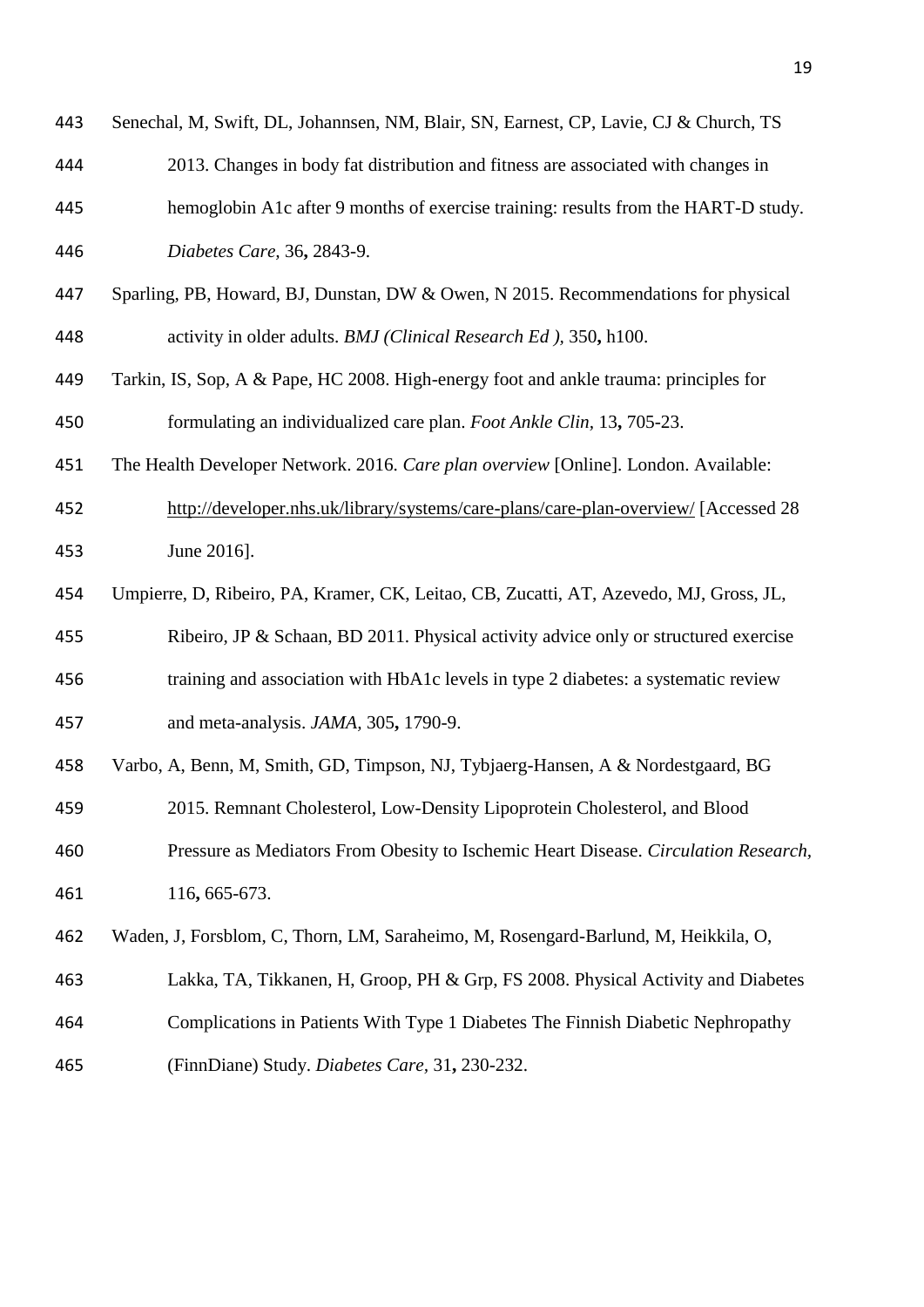| 466        | Wilson, PWF, D'agostino, RB, Sullivan, L, Parise, H & Kannel, WB 2002. Overweight and |
|------------|---------------------------------------------------------------------------------------|
| 467        | obesity as determinants of cardiovascular risk - The Framingham experience.           |
| 468        | Archives of Internal Medicine, 162, 1867-1872.                                        |
| 469        |                                                                                       |
| 470        |                                                                                       |
| 471        |                                                                                       |
| 472        |                                                                                       |
| 473        |                                                                                       |
| 474        |                                                                                       |
| 475        |                                                                                       |
| 476        |                                                                                       |
| 477        |                                                                                       |
| 478        |                                                                                       |
| 479        |                                                                                       |
| 480        |                                                                                       |
| 481        |                                                                                       |
| 482        |                                                                                       |
| 483<br>484 |                                                                                       |
| 485        |                                                                                       |
| 486        |                                                                                       |
| 487        |                                                                                       |
| 488        |                                                                                       |
| 489        |                                                                                       |
| 490        |                                                                                       |
|            |                                                                                       |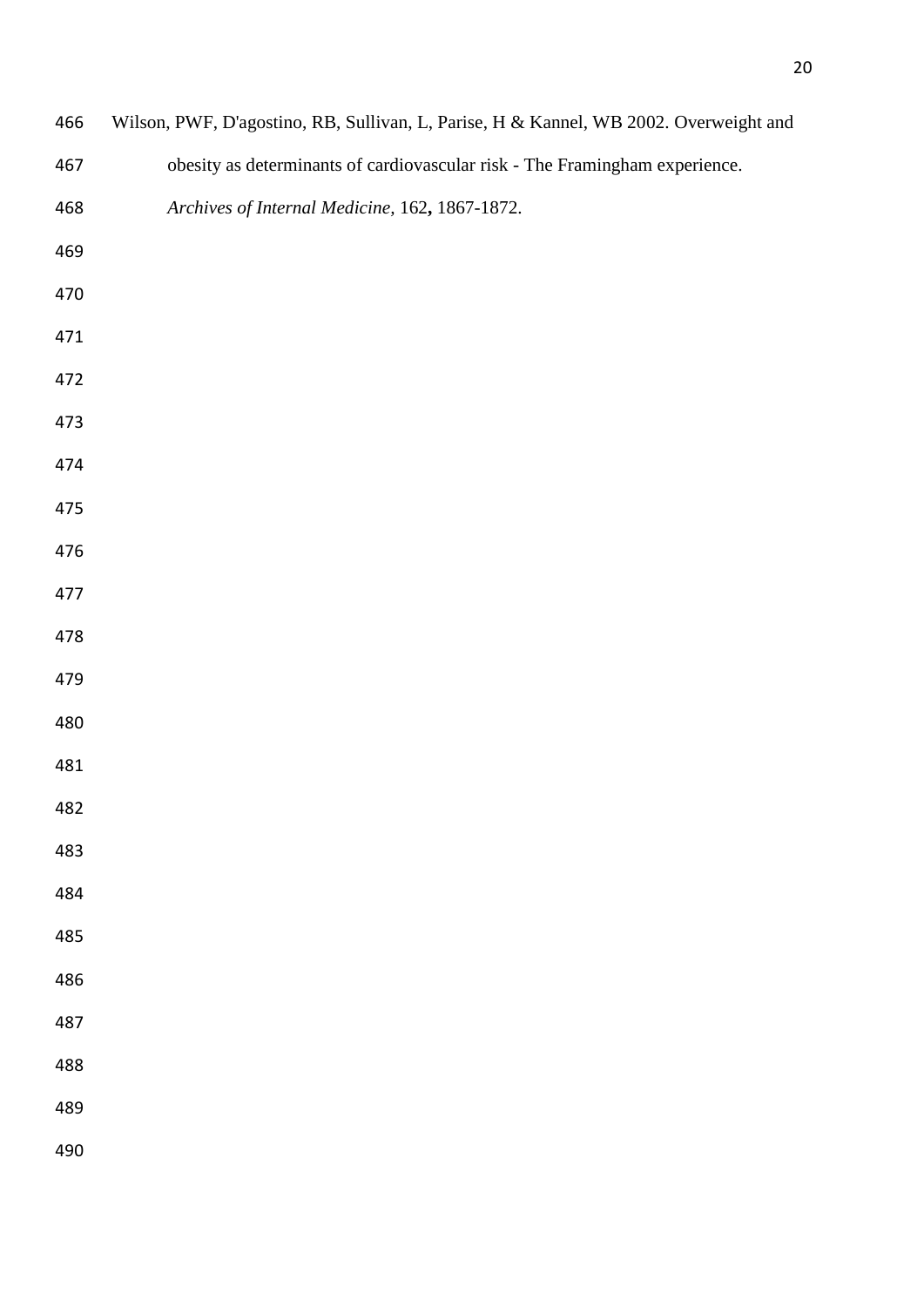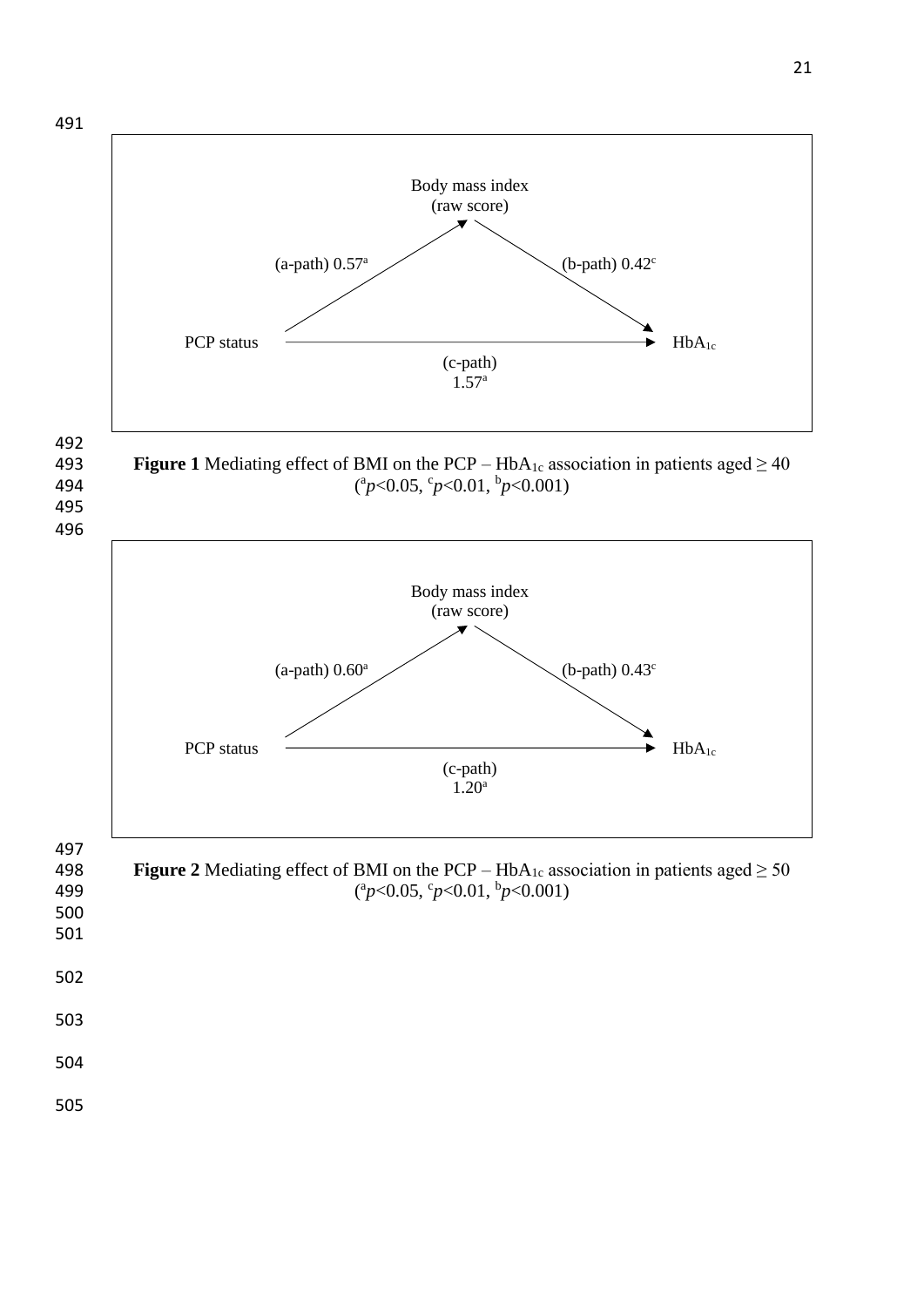|                                              |                          | <b>PCP</b> status             |                            |  |
|----------------------------------------------|--------------------------|-------------------------------|----------------------------|--|
|                                              |                          |                               |                            |  |
| <b>Variables</b>                             | No PCP agreed            | Agreed PCP < $or$ > 12 months | $\boldsymbol{P}$           |  |
|                                              |                          | ago                           |                            |  |
|                                              |                          |                               |                            |  |
|                                              |                          |                               |                            |  |
| Sample size (%)                              | 1458 (87.7%)             | 204 (12.3%)                   |                            |  |
| Age                                          | 57.85 (16.87)            | 55.08 (15.94)                 | $t(1660) = 2.25, p<0.05$   |  |
| Gender (Male/Female)                         | 638 (86.8%)/820 (88.5%)  | 97 (13.2%)/107 (11.5%)        | Not Significant            |  |
| $HbA_{1c}$ (mmol/mol)                        | 39.67 (10.32)            | 42.07 (13.98)                 | $t(1660) = -2.36, p<0.05$  |  |
| BMI (Body mass index)                        | 28.52 (5.52)             | 29.13(6.05)                   | Not Significant            |  |
| Diabetes status (currently have, or ever had | 172 (11.8%)/1284 (88.2%) | 37 (18.1%)/167 (81.9%)        | $\chi(1) = 6.50, p < 0.01$ |  |
| diabetes) (Yes/No)                           |                          |                               |                            |  |
| High blood pressure – doctor diagnosed       | 585 (98%)/12 (2%)        | 82 (98.8%)/1(1.2%)            | Not Significant            |  |
| (Yes/No)                                     |                          |                               |                            |  |
| Minutes VPA per day                          | 57.62 (106.13)           | 52.20 (104.47)                | Not Significant            |  |
| Minutes MPA per day                          | 64.00 (103.14)           | 50.33 (85.31)                 | Not Significant            |  |
| Minutes Walking per day                      | 78.18 (99.62)            | 85.04 (118.45)                | Not Significant            |  |
| Minutes VPA per week                         | 214.06 (542.67)          | 217.42 (578.30)               | Not Significant            |  |
| Minutes MPA per week                         | 279.64 (581.86)          | 212.51 (482.57)               | Not Significant            |  |
| Minutes Walking per week                     | 424.20 (624.99)          | 456.83 (749.69)               | Not Significant            |  |
|                                              |                          |                               |                            |  |

509 Figures show the mean (+ standard deviation) or count (+ percentage). PCP = Personal care plan (status); MPA = Moderate-intensity activity; VPA = Vigorous-intensity activity; BMI = Body mass index. activity;  $BMI = Body$  mass index.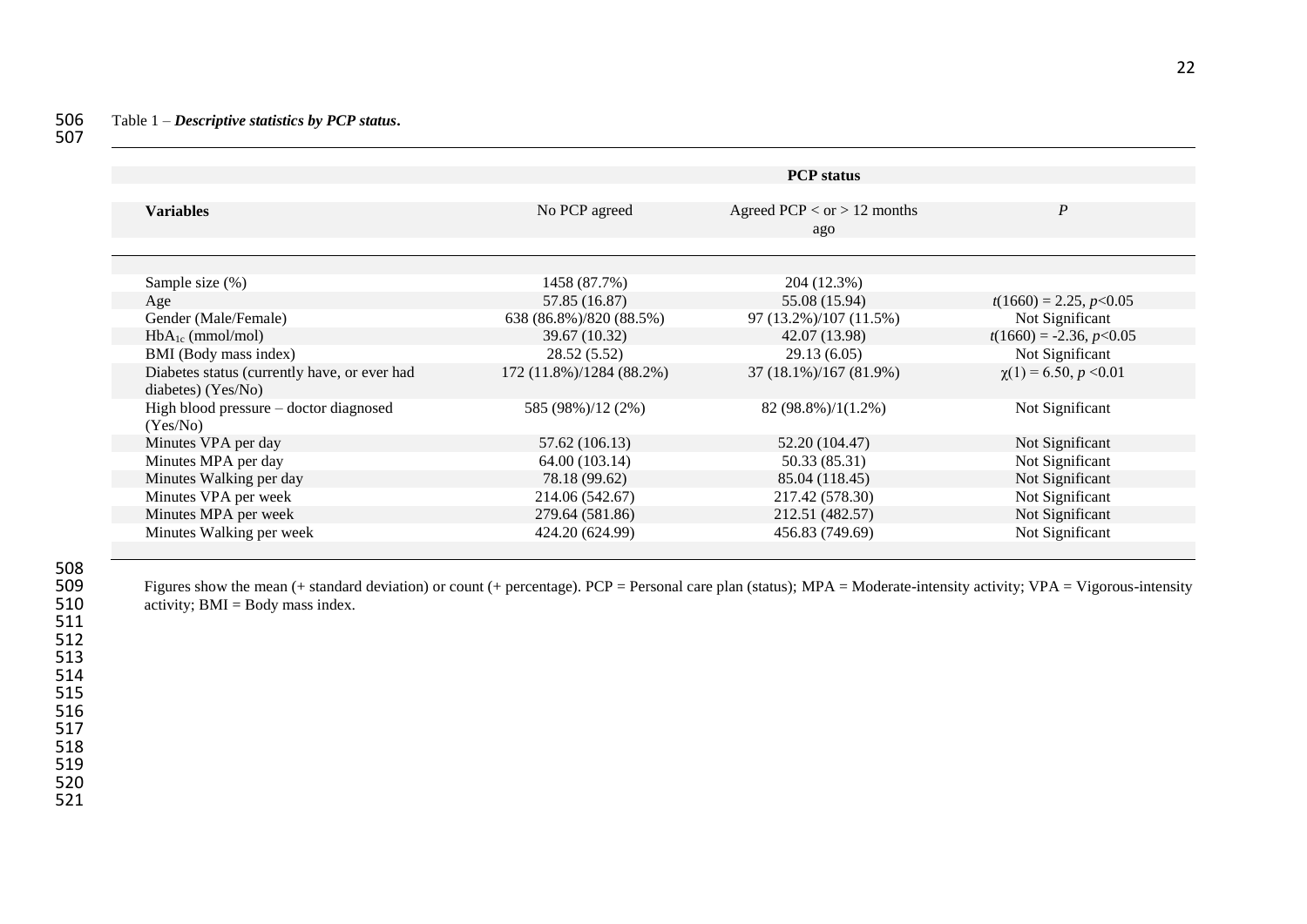### 522 Table 2 Bivariate correlations and descriptive statistics

| <b>Variables</b>      | (1)                      | (2)                   | (3)                   | (4)                   | (5)                   | (6)                      | (7)                      | (8)                | (9)                | (10)               | (11)                     | (12)                     | (13)      | (14) |
|-----------------------|--------------------------|-----------------------|-----------------------|-----------------------|-----------------------|--------------------------|--------------------------|--------------------|--------------------|--------------------|--------------------------|--------------------------|-----------|------|
|                       |                          |                       |                       |                       |                       |                          |                          |                    |                    |                    |                          |                          |           |      |
|                       |                          |                       |                       |                       |                       |                          |                          |                    |                    |                    |                          |                          |           |      |
| 1) PCP index          | $\overline{\phantom{a}}$ |                       |                       |                       |                       |                          |                          |                    |                    |                    |                          |                          |           |      |
| $2)$ Age              | $-0.057$ <sup>a</sup>    | $\sim$                |                       |                       |                       |                          |                          |                    |                    |                    |                          |                          |           |      |
| $3)$ Gender (M/F)     | $-0.037$                 | 0.011                 | $\overline{a}$        |                       |                       |                          |                          |                    |                    |                    |                          |                          |           |      |
| 4) $Hb_{A1c}$ mmol/ml | 0.088 <sup>b</sup>       | 0.297 <sup>b</sup>    | $-0.016$              | $\sim$                |                       |                          |                          |                    |                    |                    |                          |                          |           |      |
| 5) HBP (doctor)       | $-0.002$                 | 0.381 <sup>b</sup>    | $-0.034$ <sup>a</sup> | $0.255^{\rm b}$       | $\sim$                |                          |                          |                    |                    |                    |                          |                          |           |      |
| 6) Diabetes $(Y/N)$   | $0.086^{b}$              | $0.165^{b}$           | $-0.022$              | 0.599 <sup>b</sup>    | 0.203 <sup>b</sup>    | $\overline{\phantom{a}}$ |                          |                    |                    |                    |                          |                          |           |      |
| 7) BMI score          | 0.047                    | $0.163^{b}$           | $-0.029$              | 0.249 <sup>b</sup>    | $0.225^{\rm b}$       | $0.178^{b}$              | $\overline{\phantom{a}}$ |                    |                    |                    |                          |                          |           |      |
| $8)$ VPA min $p/d$    | $-0.025$                 | $-0.111$ <sup>b</sup> | $-0.177b$             | $-0.030$              | $-0.071$ <sup>b</sup> | $-0.038$ <sup>a</sup>    | $-0.049b$                | $\sim$             |                    |                    |                          |                          |           |      |
| 9) MPA min $p/d$      | $-0.041$                 | $-0.074b$             | $-0.135^{b}$          | $-0.053b$             | $-0.063b$             | $-0.061b$                | $-0.026$                 | 0.474b             | $\sim$             |                    |                          |                          |           |      |
| 10) WK min $p/d$      | 0.012                    | $-0.104^{b}$          | $-0.075^{b}$          | $-0.057b$             | $-0.082b$             | $-0.033$                 | $-0.057b$                | 0.345 <sub>b</sub> | 0.361 <sup>b</sup> | $\blacksquare$     |                          |                          |           |      |
| 11) VPA min $p/w$     | $-0.029$                 | $-0.096b$             | $-0.173b$             | $-0.023$              | $-0.063b$             | $-0.041$ <sup>a</sup>    | $-0.034$ <sup>a</sup>    | 0.907 <sub>b</sub> | 0.454 <sup>b</sup> | 0.340 <sup>b</sup> | $\overline{\phantom{a}}$ |                          |           |      |
| $12)$ MPA min $p/w$   | $-0.057$ <sup>a</sup>    | $-0.075^{b}$          | $-0.131^{b}$          | $-0.039$ <sup>a</sup> | $-0.052b$             | $-0.047b$                | $-0.010$                 | 0.443 <sub>b</sub> | $0.905^{b}$        | $0.368^{b}$        | $0.485^{b}$              | $\overline{\phantom{0}}$ |           |      |
| 13) WK min $p/w$      | 0.002                    | $-0.111$ <sup>b</sup> | $-0.073b$             | $-0.062b$             | $-0.086^{\rm b}$      | $-0.036$ <sup>a</sup>    | $-0.059b$                | 0.345b             | 0.369 <sup>b</sup> | $0.945^{\rm b}$    | 0.360 <sup>b</sup>       | $0.404^b$                |           |      |
| $14) \geq 30$ min of  | $-0.020$                 | $-0.225^{b}$          | $-0.106b$             | $-0.171$ <sup>b</sup> | $-0.155^{b}$          | $-0.116^b$               | $-0.138^{b}$             | 0.420 <sub>b</sub> | 0.431 <sup>b</sup> | 0.164 <sup>b</sup> | 0.311 <sup>b</sup>       | $0.335^{b}$              | $0.156^b$ |      |
| MPA/VPA p/wk          |                          |                       |                       |                       |                       |                          |                          |                    |                    |                    |                          |                          |           |      |
|                       |                          |                       |                       |                       |                       |                          |                          |                    |                    |                    |                          |                          |           |      |

523

*Note*. HBP (High Blood Pressure), BMI (Body Mass Index), VPA (Vigorous-intensity physical activity), MPA (Moderate-intensity physical activity), 525 WK (Walking), p/d (per day), p/w (per week). HBP reflects doctor-diagnos

525 WK (Walking), p/d (per day), p/w (per week). HBP reflects doctor-diagnosed cases. All physical activity variables denote total number of minutes spent 526 on the specified activity. Superscripts:  ${}^a p < .05$ ,  ${}^b p < .01$ ,  ${}^c p < .001$ .

527

528

529

530

531 532

533

534

535

536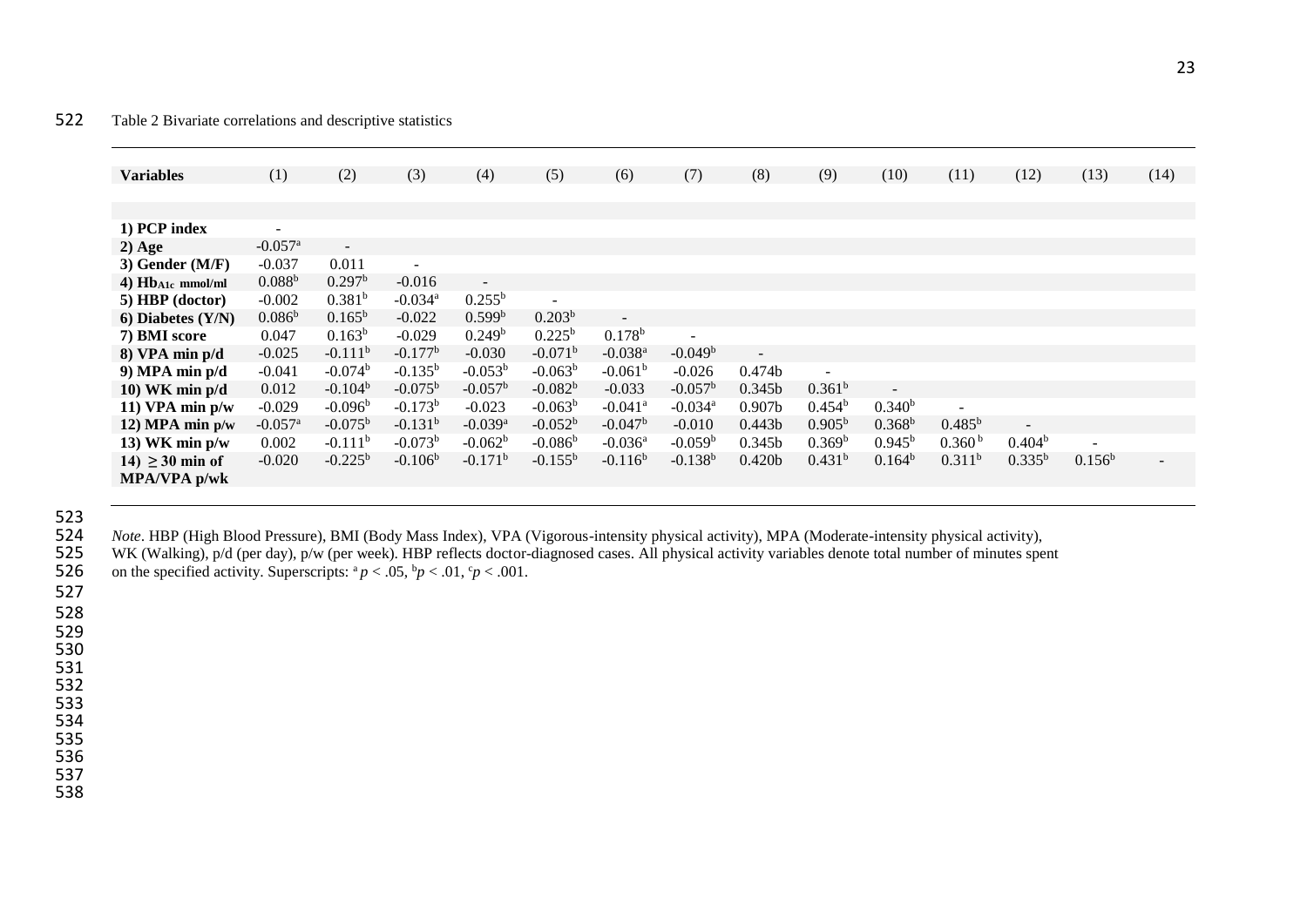541

|                                                  | Age groups     |                 |                |                 |                |                 |                   |                 |  |
|--------------------------------------------------|----------------|-----------------|----------------|-----------------|----------------|-----------------|-------------------|-----------------|--|
|                                                  |                |                 |                |                 |                |                 |                   |                 |  |
| <b>Regression pathways</b>                       | $0-39$         |                 |                | Over 40         |                | Over $50$       |                   | Over $60$       |  |
|                                                  |                |                 |                |                 |                |                 |                   |                 |  |
|                                                  | Effect         | (CI)            | Effect         | (CI)            | Effect         | (CI)            | Effect            | (CI)            |  |
|                                                  |                |                 |                |                 |                |                 |                   |                 |  |
| Total effect of PCP on HbA <sub>1c</sub>         | $1.58^{\rm a}$ | (0.34, 2.82)    | $1.84^{\rm a}$ | (0.87, 2.81)    | $1.46^{\rm a}$ | (0.39, 2.52)    | 1.60 <sup>a</sup> | (0.45, 2.74)    |  |
|                                                  |                |                 |                |                 |                |                 |                   |                 |  |
| Direct effect of PCP on $HbA_{1c}$               | $1.53^{\rm a}$ | (0.28, 2.78)    | $1.57^{\rm a}$ | (0.62, 2.53)    | $1.20^{\rm a}$ | (0.15, 2.24)    | $1.48^{\rm a}$    | (0.37, 2.59)    |  |
|                                                  |                |                 |                |                 |                |                 |                   |                 |  |
| Indirect effect of PCP on HbA <sub>1c</sub> via; |                |                 |                |                 |                |                 |                   |                 |  |
|                                                  |                |                 |                |                 |                |                 |                   |                 |  |
| Minutes VPA per day                              | 0.03           | $(-0.16, 0.64)$ | $-0.02$        | $(-0.18, 0.02)$ | $-0.03$        | $(-0.22, 0.03)$ | $-0.00$           | $(-0.23, 0.05)$ |  |
| Minutes MPA per day                              | $-0.28$        | $(-0.84, 0.02)$ | 0.06           | $(-0.02, 0.23)$ | 0.05           | $(-0.01, 0.26)$ | $-0.01$           | $(-0.23, 0.04)$ |  |
| Minutes Walking per day                          | 0.18           | $(-0.03, 1.16)$ | 0.00           | $(-0.11, 0.31)$ | 0.00           | $(-0.09, 0.18)$ | $-0.01$           | $(-0.24, 0.04)$ |  |
| Minutes VPA past week                            | $-0.01$        | $(-0.48, 0.22)$ | $-0.01$        | $(-0.14, 0.05)$ | $-0.01$        | $(-0.20, 0.04)$ | $-0.00$           | $(-0.15, 0.08)$ |  |
| Minutes MPA past week                            | 0.29           | $(-0.02, 0.72)$ | $-0.00$        | $(-0.13, 0.13)$ | $-0.01$        | $(-0.19, 0.09)$ | 0.00              | $(-0.05, 0.12)$ |  |
| Minutes Walking past week                        | $-0.18$        | $(-1.01, 0.03)$ | $-0.00$        | $(-0.26, 0.12)$ | $-0.00$        | $(-0.10, 0.07)$ | $-0.01$           | $(-0.18, 0.06)$ |  |
| BMI (body mass index)                            | 0.02           | $(-0.10, 0.23)$ | $0.24^{\rm a}$ | (0.03, 0.48)    | $0.26^{\rm a}$ | (0.05, 0.56)    | 0.17              | $(-0.08, 0.49)$ |  |

542<br>543

543 <sup>a</sup>p<0.05 or CI range excludes '0'. PCP = Personal care plan (status) ; MPA = Moderate-intensity activity ; VPA = Vigorous-intensity activity. BMI = Body mass index.<br>544 For simplicity the table does not include the e For simplicity the table does not include the effects of variable *X* (PCP) on variables *M* (physical activity, BMI), and effects of variables *M* on variable *Y* (*HbA*<sub>*Ic*</sub>).